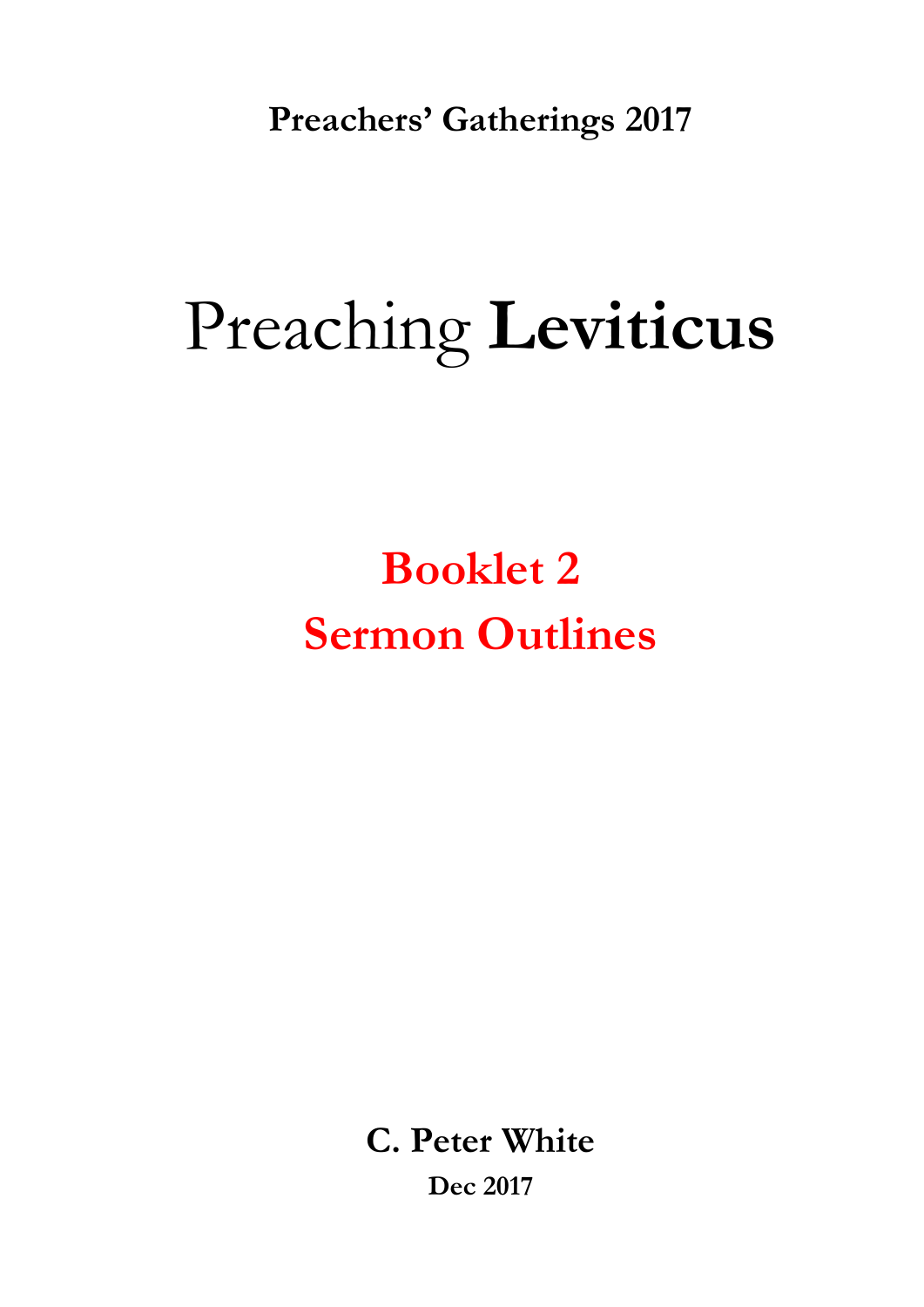# The teaching of Leviticus is like an X-Ray plate of our salvation

## It tells its inner story by means of images

#### **There are five options suggested:**

- 1 Preach the whole book.
- 2 Headings with an asterisk\* on Page 2 provide one series of 8 sermons, which will match the 8 in Nigel Barge's 'Hearing the Word' booklet.
- 3 **Headings in Bold** give two series of 7 sermons each, see Contents below.
- 4 Four or five sermons on ch. 25, Jubilee.
- 5 An exploration of slavery.

#### **Table of Contents overleaf:**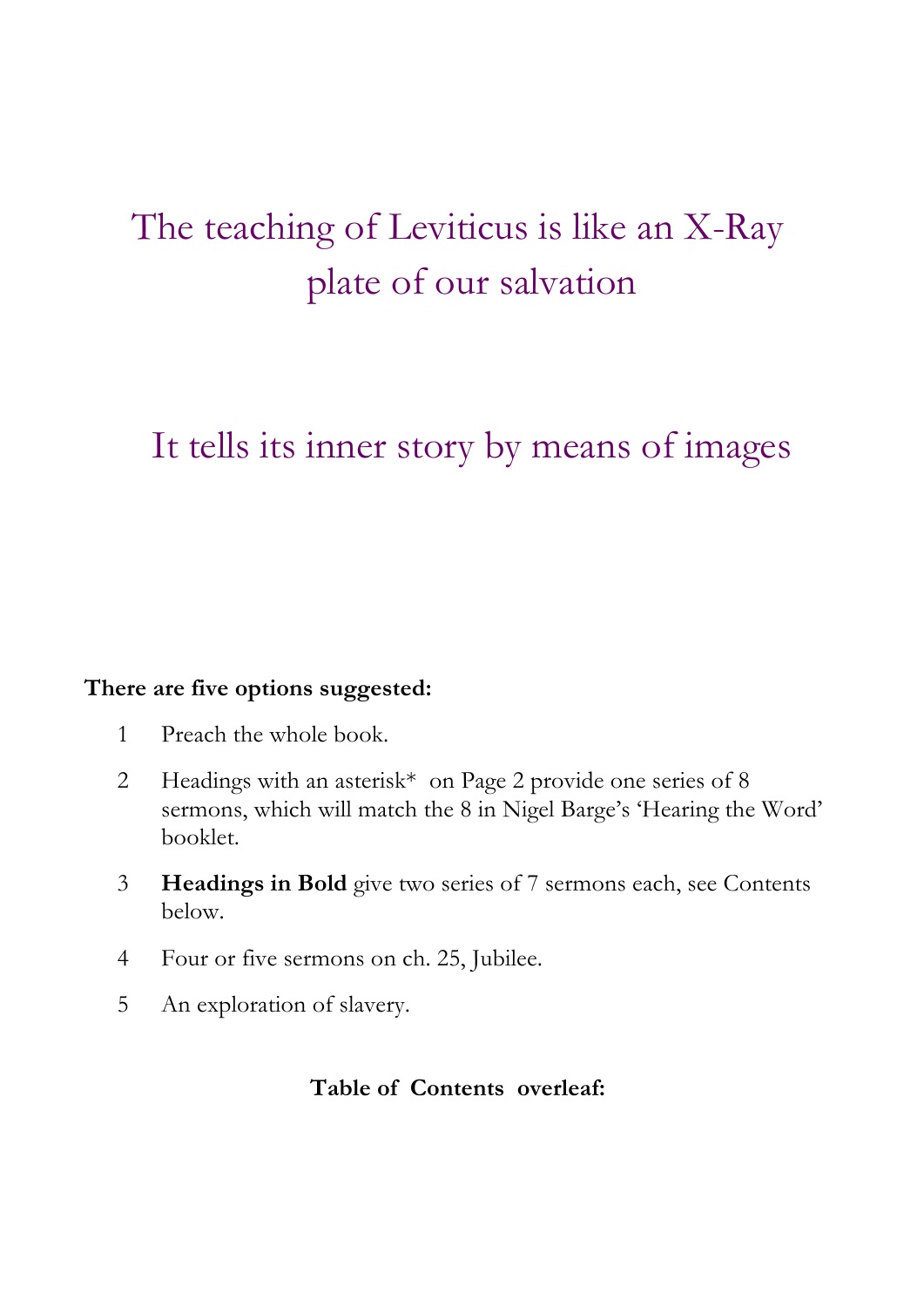Table of Contents, Booklet 2 Click on page number **Possible sermon series 2 1 The whole book 2 2. Eight sermons 3 3. Two sets of 7 sermons (+ Review) 3 4. Short series on ch. 25, Jubilee 4 5. Exploration of types of slavery***, i.e.* **25.35-55 with Philemon. 4** Notes for 14 sermons  $(2 \times 7)$  + Review 5 *Series 1*  Sermon 1 Ch. 1 and 6.8-13 The Whole Burnt Offering. 5 Sermon 2 Ch. 3 and 7.11-21. The fellowship or peace offering. 6 Sermon 3 Ch.  $5.14 - 6.7 \& 7.1 - 10$  The guilt or reparation offering  $\qquad \qquad 8$ Sermon 4 Ch. 8 The ordination of Aaron. 9 Sermon 5 Ch. 9. The priests begin their ministry; the glory of the Lord appears 13 Sermon 6 Ch. 11 Clean and unclean foods 14 **Sermon 7 Ch. 16 The Day of Atonement. 16** *Series 2*  Sermon 8 Ch. 18 Family health: unlawful sexual relations and child sacrifice 17 Sermon 9 Ch. 19 Society's welfare: laws built on 10 commandments 18 Sermon 10 Ch. 22 Standards for the priesthood. 19 Sermon 11 Ch. 23 The rhythm of festivals through the year. 20 Sermon 12 Ch. 24 Oil and bread for the Lord  $\leftarrow \rightarrow$  a blasphemer is stoned 21 Sermon 13 Ch. 25 Sabbath year and Jubilee year. 21 Sermon 14 Ch. 26 The covenant: obeyed  $\rightarrow$  blessing, disobeyed  $\rightarrow$  curse 23 15 Sermon of review and recapitulation: 24

**(Booklet 1** provides The Vision, The Remit, The Resource, Summary of chapters, Précis, Introduction, Structure and Theology, Appendix: 'The Christian and the laws in Leviticus', Recommended Commentaries)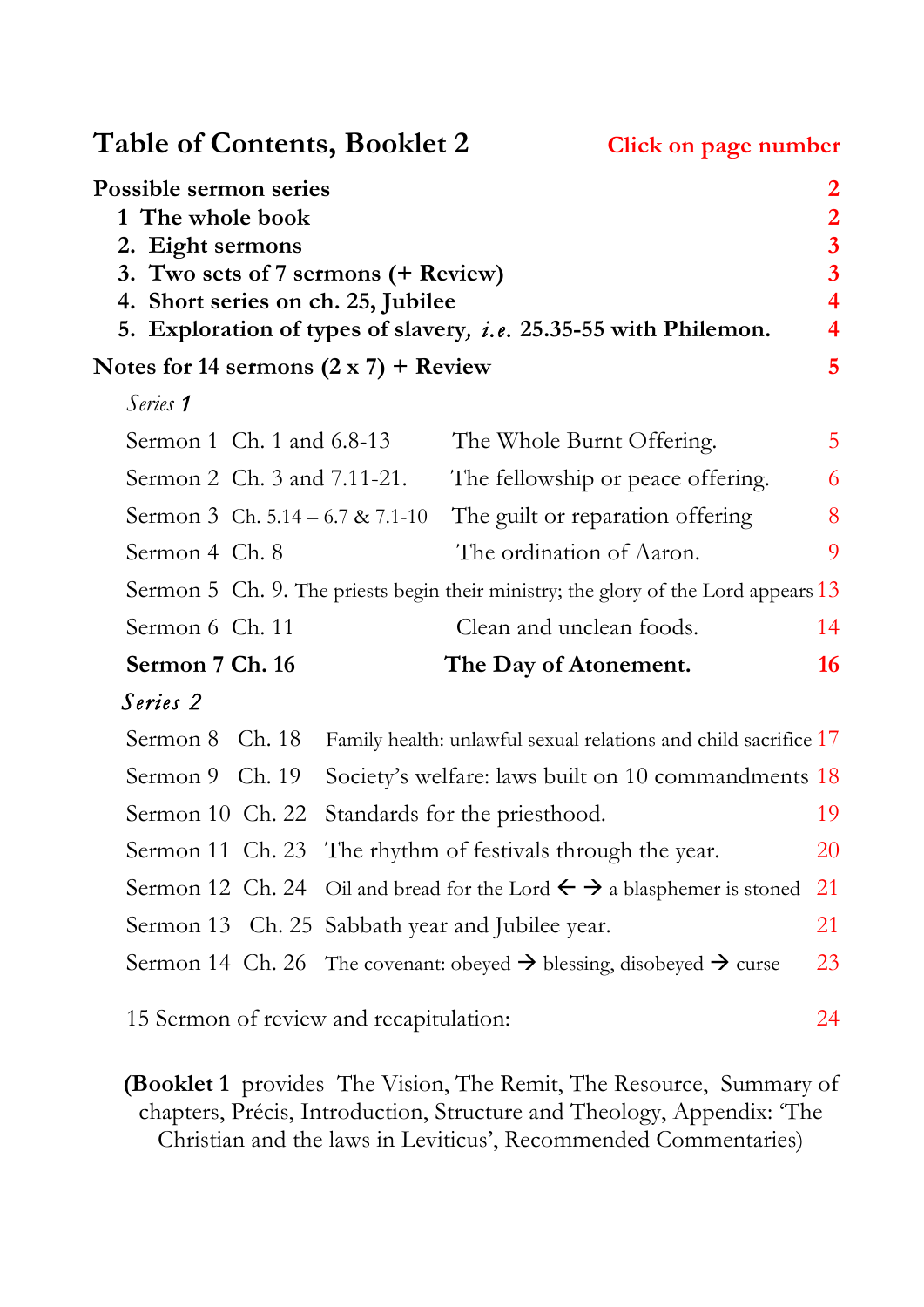## **Possible sermon series**

#### **1 The whole book**

|   | $*$ Ch.1       | Burnt offering $(+ ch. 6)$                                                                 |  |  |
|---|----------------|--------------------------------------------------------------------------------------------|--|--|
|   | 2              | Grain offering $(+ ch. 6)$                                                                 |  |  |
|   | $\overline{3}$ | Fellowship offering (+ ch. 7)                                                              |  |  |
|   |                | 4.1 - 5.13 Sin offering $(+ ch. 6)$                                                        |  |  |
|   |                | $5.14 - 6.7$ Guilt offering (+ ch. 7)                                                      |  |  |
|   | $6.8 - 7.21$   | Regulations about the above                                                                |  |  |
|   | 7.22-38        | No fat or blood; the priests' share                                                        |  |  |
| ∗ | 8              | <b>Ordination of Aaron and sons</b>                                                        |  |  |
|   | 9              | Priests begin their ministry                                                               |  |  |
|   | 10             | Deaths of Nathan and Abihu                                                                 |  |  |
|   | $*11$          | Clean and unclean food                                                                     |  |  |
|   | 12             | Purification after childbirth                                                              |  |  |
|   | 13             | Regulations about skin diseases and mildew                                                 |  |  |
|   | 14             | Cleansing from same                                                                        |  |  |
|   | 15             | Discharges that make unclean                                                               |  |  |
|   | $*16$          | The Day of Atonement                                                                       |  |  |
|   | 17             | Centralise worship; do not eat the blood                                                   |  |  |
|   | 18             | Unlawful sexual relations                                                                  |  |  |
|   | $*19$          | Range of laws built $\sqrt{10}$ commandments                                               |  |  |
|   | 20             | Punishments of sins esp of ch. 18                                                          |  |  |
|   | 21             | Regulations for priests about holiness                                                     |  |  |
|   | $*22$          | <b>Regulations for priests about sacred offerings</b>                                      |  |  |
|   | 23             | The Feasts: Sabbath, Passover, Weeks,<br>Trumpets, Day of Atonement, Tabernacles           |  |  |
|   | 24             | Oil and bread for the Lord; blasphemer                                                     |  |  |
|   | $*25$          | Sabbath and Jubilee years                                                                  |  |  |
|   | $*26$          | Covenant - obedience $\rightarrow$ fruitfulness<br>- disobedience $\rightarrow$ punishment |  |  |
|   | 27             | Redeeming what is the Lord's                                                               |  |  |
|   |                |                                                                                            |  |  |

**Review sermon.** Sacrifices, holiness: the grace of Christ and the Christian life

**\*** Matches the selection in *Hearing the Word,* by Nigel Barge **Bold** = series of 14, in 2 sets of 7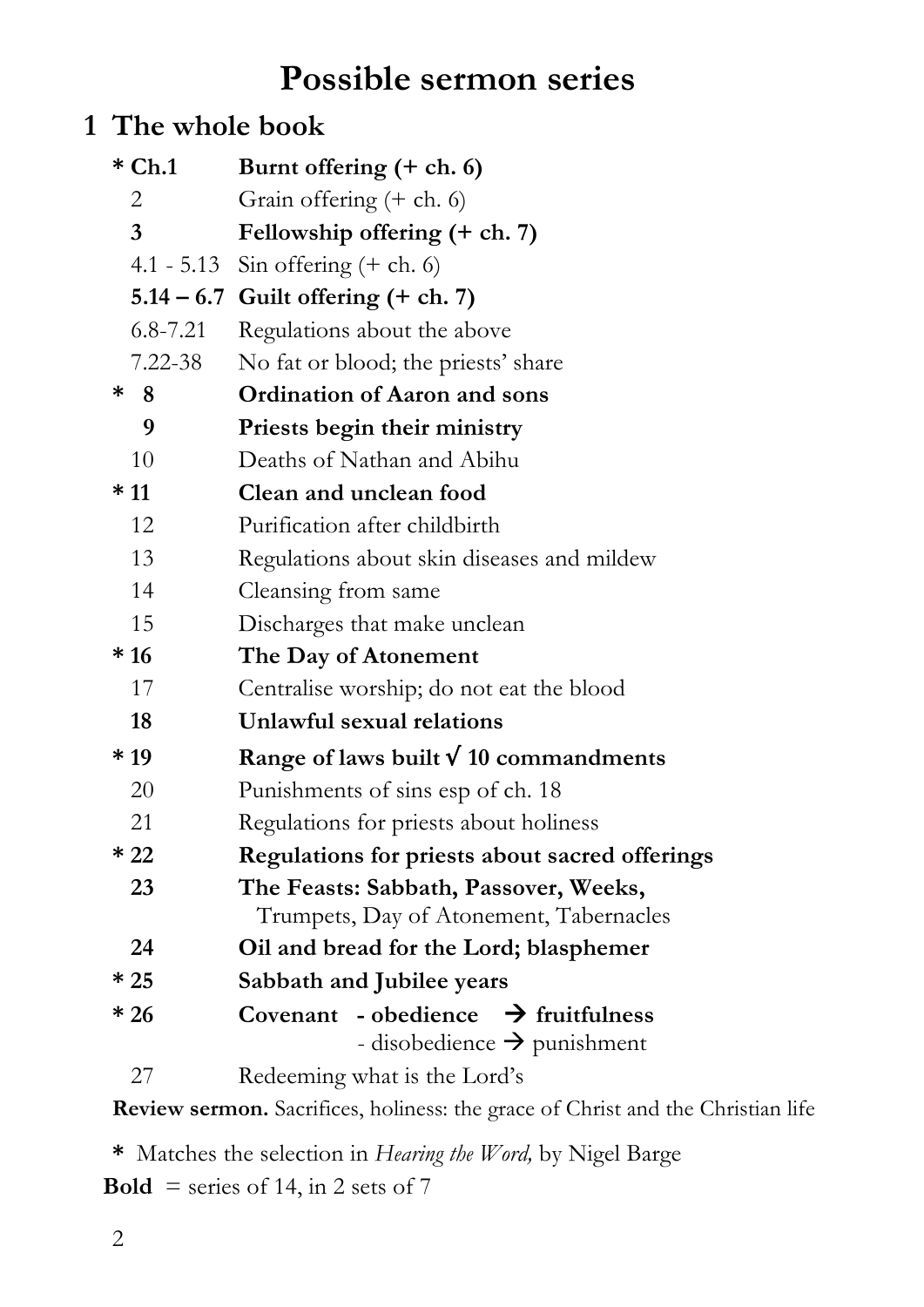## **2. Eight sermons**

(Same studies as 'Hearing the Word')

| No. Chapter | Theme                                          |
|-------------|------------------------------------------------|
| 1. Ch. 1    | Burnt offering                                 |
| 2. Ch. 8    | Ordination of Aaron and sons                   |
| 3. Ch. 11   | Clean and unclean food                         |
| 4. Ch. 16   | The Day of Atonement                           |
| 5. Ch. 19   | Range of laws built $\sqrt{10}$ commandments   |
| 6. Ch. 22   | Regulations for priests about sacred offerings |
| 7. Ch. 25   | Sabbath and Jubilee years                      |
| 8. Ch. 26   | The Covenant and the believer                  |

### **3. Two sets of 7 sermons (+ Review)**

- 1. Ch.1 Burnt offering
- 2. Ch.3 Fellowship offering
- 3. Ch.5.14 6.7 Guilt offering
- 4. Ch.8 Ordination of Aaron and sons
- 5. Ch0.9 Priests begin their ministry
- 6. Ch.11 Clean and unclean food
- 7. Ch.16 The Day of Atonement
- 8. Ch.18 Unlawful sexual relations
- 9. Ch.19 Range of laws built  $\sqrt{10}$  commandments
- 10. Ch.22 Standards for the Priesthood
- 11. Ch.23 The Feasts: Sabbath; Passover to Tabernacles
- 12. Ch.24 Oil and bread for the Lord; blasphemer.
- 13 . Ch.25 Sabbath and Jubilee years
- 14. Ch.26 Covenant obedience  $\rightarrow$  fruitfulness

 $\rightarrow$  disobedience  $\rightarrow$  punishment

15. Review sermon:

Sacrifices, holiness: the grace of Christ and the Christian life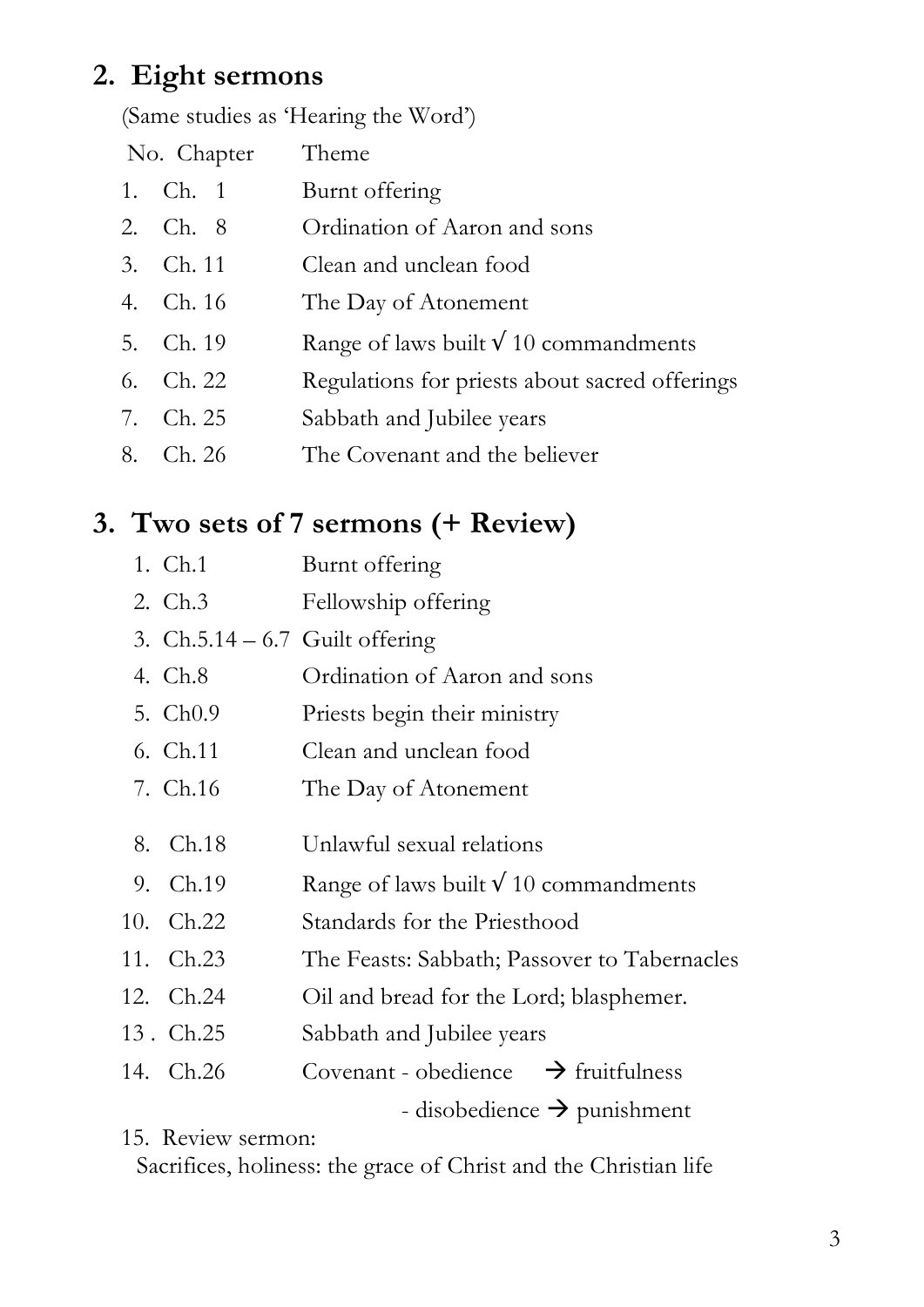#### **4. Short series on ch. 25, Jubilee**

| v. 1-22                                 | God's earth: don't rape it                                     | Christian ecology        |  |  |  |  |  |
|-----------------------------------------|----------------------------------------------------------------|--------------------------|--|--|--|--|--|
| $v. 23-34$                              | God's possessions: don't claim them <i>Christian economics</i> |                          |  |  |  |  |  |
| v. 35-55                                | God's poor: don't oppress them                                 | Christian equity         |  |  |  |  |  |
| v. 10 with Isaiah 61 and Luke 4 v.14-21 |                                                                |                          |  |  |  |  |  |
|                                         | God's Kinsman: don't reject Him                                | The Christian's freedom. |  |  |  |  |  |

## **5. Exploration of types of slavery***, i.e.* **25.35-55 with Philemon.**

It will be exciting if our people catch the change, through the course of Leviticus, of God's relation with his people: and those factors which enable that change –

**(1) Absolved by him.** Justification, an act of his grace (ch.1-16)

- sacrifice brings forgiveness, 1-7
- the Mediator brings reconciliation, 8-10
- cleansing makes it safe to approach him, 11-15
- full atonement covers all, 16
- **(2) Living for him.** Sanctification, a work of his grace (ch. 17-27)
	- holy living expresses our gratitude, 17-20
	- godly leadership provides morale, 21 & 22
	- regular worship brings him honour 23-27

Of course this is a simplification. For example, the sacrifices both involve and declare not only the absolution but also the consecration to God of the participants (1. 13). But it is a true picture, and so New Testament.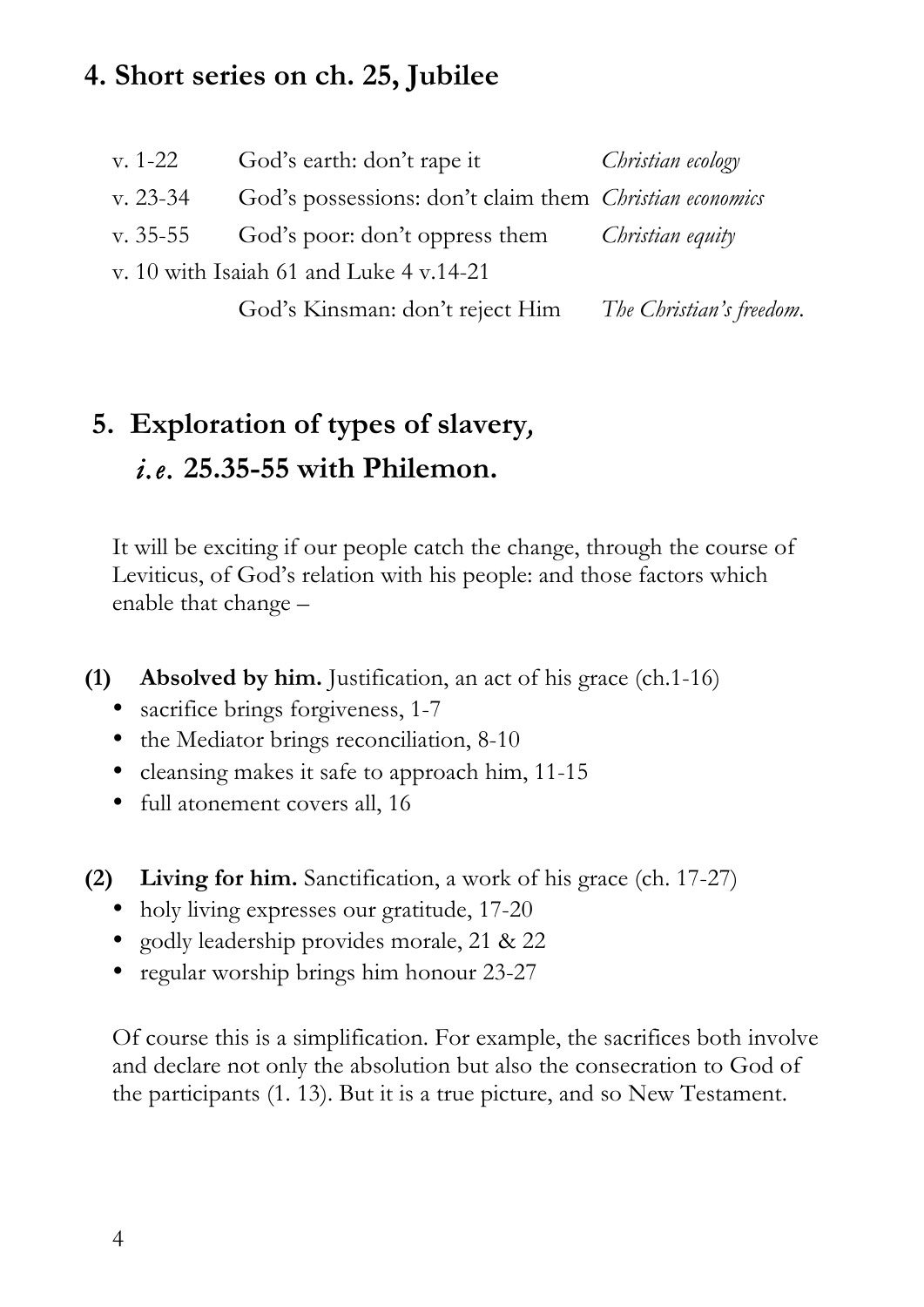## **Notes for 14 sermons (2 x 7) + Review**

## *Series 1*

#### **Sermon 1 Ch. 1 and 6.8-13 The Whole Burnt Offering.**

Rationale for inclusion: to get the hang of sacrifice opens our understanding of the cross, of Isaiah ch. 53, of the whole of Leviticus.

**Ch. 1**: Burnt offering: commonest, performed every morning and evening. Also whenever you wanted to, man or woman. Only an unblemished male – costly to save us (Jesus, Eph.5.2!). Moving. The rite:

- Hand lay, with prayer (16.21). This animal is me ... a sinner.'
- He slaughters; priests sprinkle blood against altar; accepted to make atonement for sin. Appeases God's wrath, makes peace with Him (v. 4).
- He washes inner part and legs; priest puts them on the fire. All but the skin is burnt, an offering by fire, an aroma pleasing to the Lord.  $=$ responsive consecration.

A twofold, combined significance:

- 1. It's to make atonement (4): //Jesus, Heb.10.8-10, Mark.10.45, Eph.5.2, 1 Peter 1.18f. An atonement to trust.
- 2. It's to give God pleasure (9): we give him gifts, representing ourselves, from thankful hearts. Heb.13.15f, Eph.4.18, 1 Peter 2.5, Rom.12.1 & 2.

**Application:** contrast with Bertrand Russell "I'll die for my own sins, thanks"

**ch. 2** grain or cereal offering. A tribute to our Lord, restates peace with God (v. 2, 9, 16).  $+$  salt reaffirms covenant with him (Num.18.19). Our parallel  $=$  Rom.12.1-3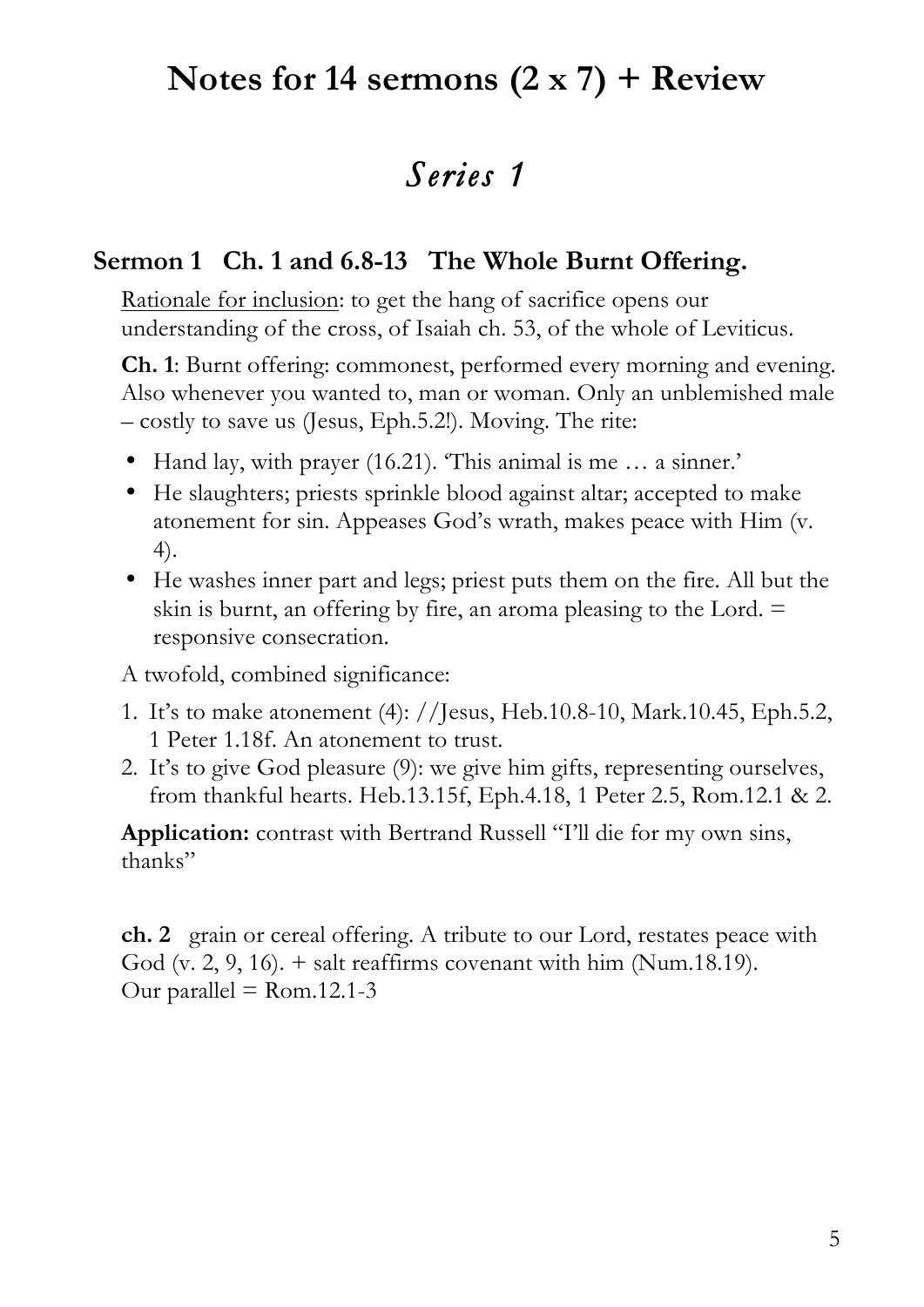#### **Sermon 2 Ch. 3 and 7.11-21. The fellowship or peace offering.**

Rationale for inclusion: 'It can be easy to assume there was no room for spontaneous praise under the old covenant. This would be a false assumption, however, because God has always been delighted to receive special offerings from those whose hearts have been set apart to serve Him.' (Ligonier).

**Intro**. Learning to say thank you. Wanting to thank someone who's been marvellous to you. Wanting to give presents to someone you fall in love with. Wanting time with them.

**The peace offering**, like others,  $\rightarrow$  pleasing aroma to the Lord. Always needs blood, // Jesus. But unlike some,

- bring one when you feel like it. 7.12ff lists 3 reasons: in confession, as free will offering or to fulfil a vow. Hannah's lavish offering when she dedicated Samuel to the Lord is an example of a peace offering given to commemorate the payment of a vow (1 Sam. 1:21–28). Psalm 22:22– 31 was probably part of the liturgy.
- Eat some yourself, burn some, give some to the priests. It's festive, and in community.

The rite: bring, lay hand, probably explains special reason for bringing, kill, sprinkle blood. Then 'eat before the Lord, rejoice how he has blessed' (Dt.12.7): family and community feast. If for confession – be done with it that day (great!). If for other purpose – keep some for tomorrow too.

Exact meaning of the word (sh<sup>e</sup>lamim) uncertain but traditionally linked with shalom. Hence the offering  $=$  'thank You God for the salvation and healing you bring.'

One Christian parallel: the Lord's Supper. 1 Cor.11.25. Others: special giving, special time with, maintain a sense of debt, special season hospitality with food and celebration. 'Being at peace with God is a special occasion indeed and worthy of celebration with a great feast. The spontaneous expressions of gratitude portrayed in Israel's peace offerings remind us that we should never forget or take lightly the peace we have with our Lord. Being called and justified, each time we think on the truth that Christ has brought us peace with God we should be moved to praise Him and to declare the good things He has done for us to others. Do you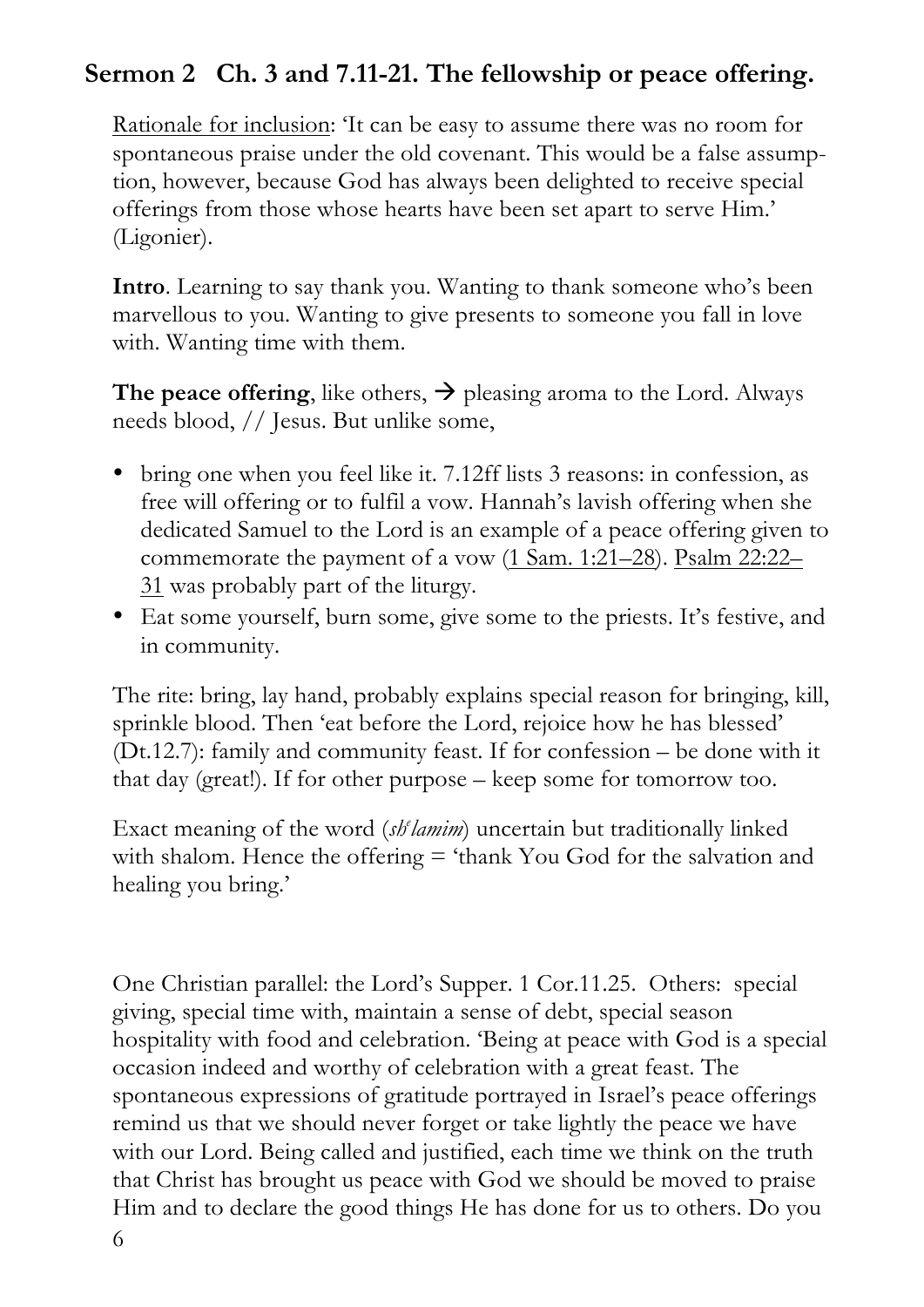view peace with God as a cause for perpetual joy?' (Ligonier ministries on Lev.  $\overline{3}$ )

ch. 4.1 – 5.13 the sin or purification offering. Compulsory. Sprinkle blood on altar or veil. It is for inadvertent offences (4.1-35) or sins of omission (5.1-13). Purifies the place of worship and the worshipper. Lady Macbeth. 1 John 1. 7-9, Heb.9.14, Rom.8.3 !!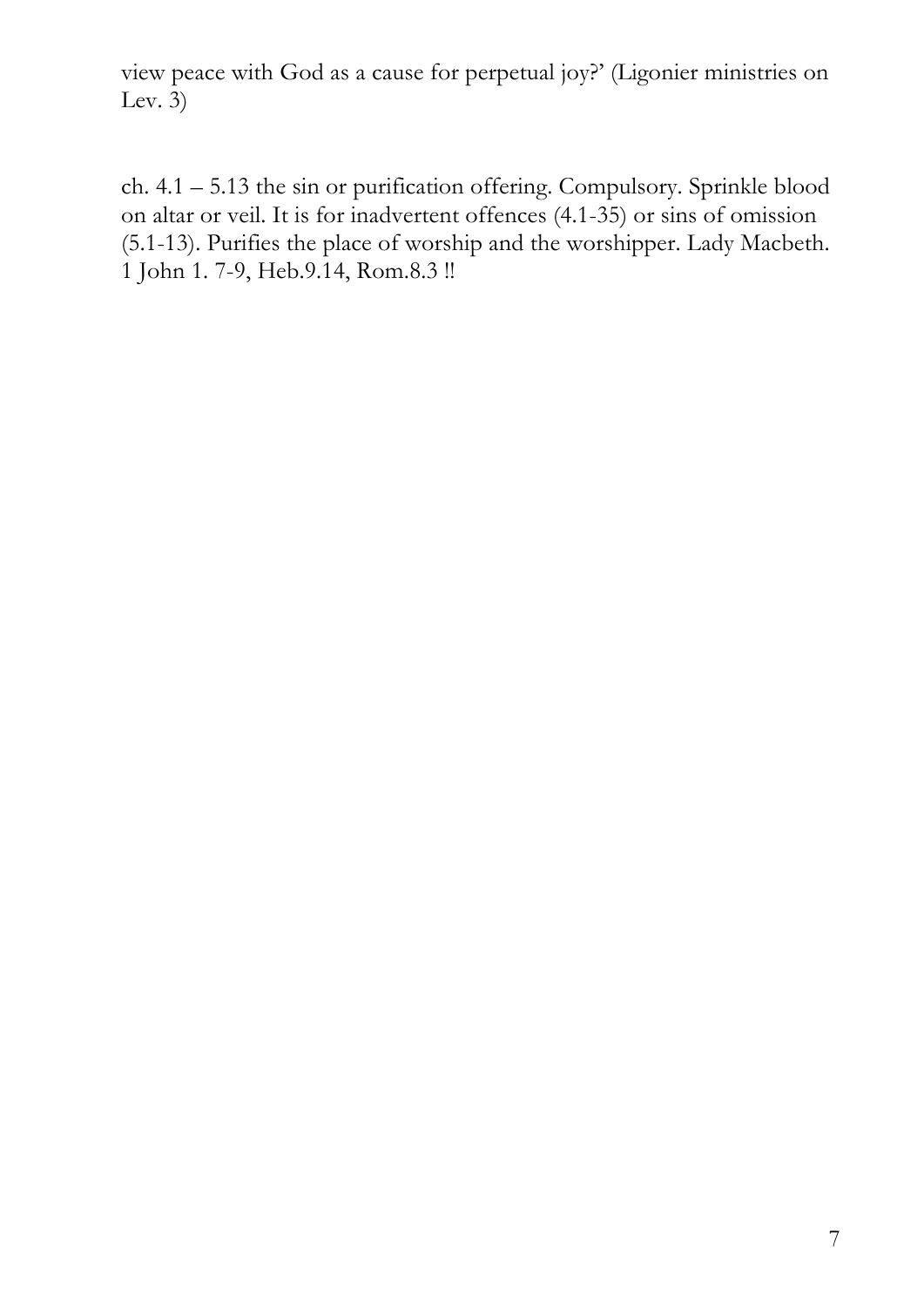#### **Sermon 3 Ch. 5.14 – 6.7 & 7.1-10 The guilt or reparation offering**

Rationale for inclusion: 'God has provided ways through the paralysis of guilt.' (Brueggeman, 'Finally,' p.23 quoted in Tidball p.87).

Intro: Such a relief. For when we have defrauded God or others.

What animal? Only a ram or male lamb. Blood against the altar. Priests could eat the cooked flesh.

When needed? (1) When significant sin against God: sacrilege 14-16, or disobedience, 17-19 (NIV violation; AV trespass: ma'al). Used of adultery, idolatry, Achan's sin (Joshua 7.1), against holy things. Latter = used of the priest's portion or anything dedicated to God: land, money, animal, house.

What reparation? Restore to the priest what they have been deprived of, + 20%.

(2) Also when needed: (6.1ff), both when you wrong you neighbour and when you falsely deny same. Even here atonement is provided for, given confession (Num.5.6-8) and full restitution  $+ 20\%$ .

What a relief! We have all fallen short in holy things and told lies to our neighbour. Even these things are provided for in God's mercy.

The good news: The Lord made his Servant's death a guilt offering, Isaiah 53.10. And when *you* (yes: MT on Isaiah 53.10) make His life a guilt offering he sees another son or daughter of his, Is. 53.10.

Note the reparation called for. Zacchaeus Luke 19. Matt. 5.23f. And accept people's apologies: Matt. 6.12 forgive us as we forgive...

6.8 – 7.38 Instructions about various offerings. We see it from the point of view of the person performing the sacrifices. Don't let the fire of the burnt offering go out. 'Kindle a flame on the mean altar of my heart'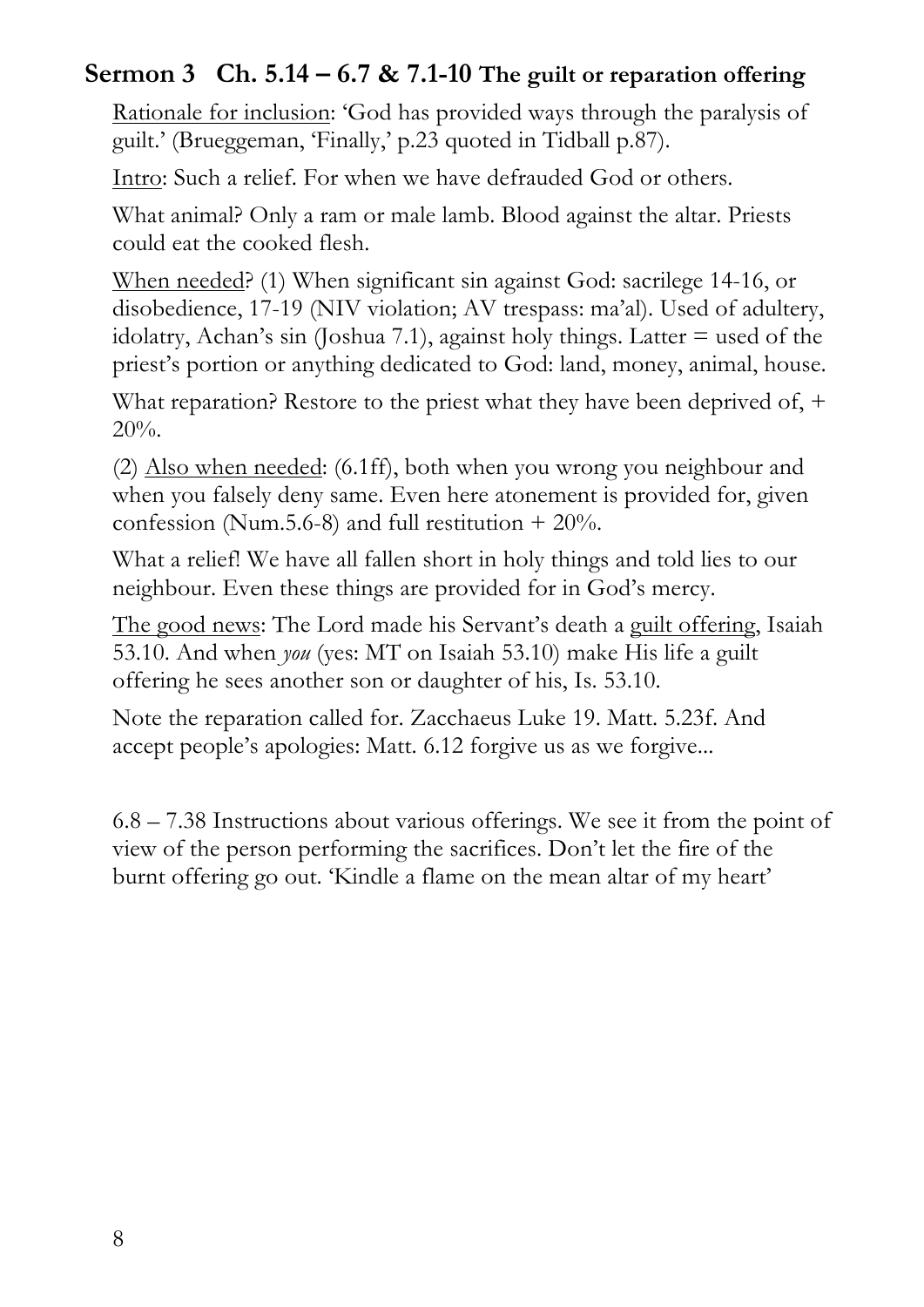#### **Sermon 4 Ch. 8 The ordination of Aaron.**

Rationale for inclusion: introduces the theme of the mediator who represents God to the people and the people to God. Says so much about Jesus.

Leviticus has two main divisions: entering into fellowship with God (ch. 1- 16), and remaining so (ch. 17-27). The people of Israel have been rescued from slavery in Egypt, made God's people, and for the whole of Lev. are camped at the foot of Mt Sinai. If we could have taken a drone's eye view of the camp we would have seen tribes camped to N, S, E and W around a large central screened courtyard. In it, in the open air, an altar: probably with smoke still rising from the morning burnt offering. Near one end, a tent or Tabernacle. 2/3 of this was the Holy Place where priests went daily to trim the lamp and pray. At its far end, the Most Holy Place or Holy of Holies which only one man entered, and he only once a year. For God had made it in a special way his very dwelling place. To show that, for the 38 years of their wilderness wanderings, He made his Presence visible by a pillar of cloud by day, and fire by night, rising above the holy of holies. It must have been very awful, a bit fearful.

Those sacrifices were right for then, and expressed a fundamental truth about what is needed for people to be forgiven and for God to be reconciled to us. They were a picture of what Jesus would do for us. They've been likened to an X-Ray plate: they told the inner story of Jesus' atoning death by means of a picture.

So, what is needed so that people who think and do bad stuff may walk in fellowship with Almighty God (amazing thought!)? First, forgiveness – hence the sacrifices of ch. 1-7. Secondly a mediator, a safe middleman between God and us, a conciliator, to present those sacrifices acceptably to Him. God gave them one in the appointment of the High Priest. This is the theme of ch. 8-10. Let's follow chapter 8 and see what happened.

1) **He had to be washed.** Read 8.1-6. That washing symbolically washed away his inner contamination. Aaron had recently made the golden calf. He came to his ordination dirty, guilty, spiritually contaminated. So the first step in the regulations is a thorough wash: a requirement of a person about to become High Priest. And do you remember Jesus' first action as he came forward to be our saviour? Matt.3.13-17 read. Jesus came to be washed: a baptism of repentance for the forgiveness of sins. As John the Baptist protested, 'No! I need to be baptised by you.' Jesus didn't need personally to be baptised for the forgiveness of sins. But *he was fulfilling the Law*. The Law says the first step in becoming High Priest is, you must be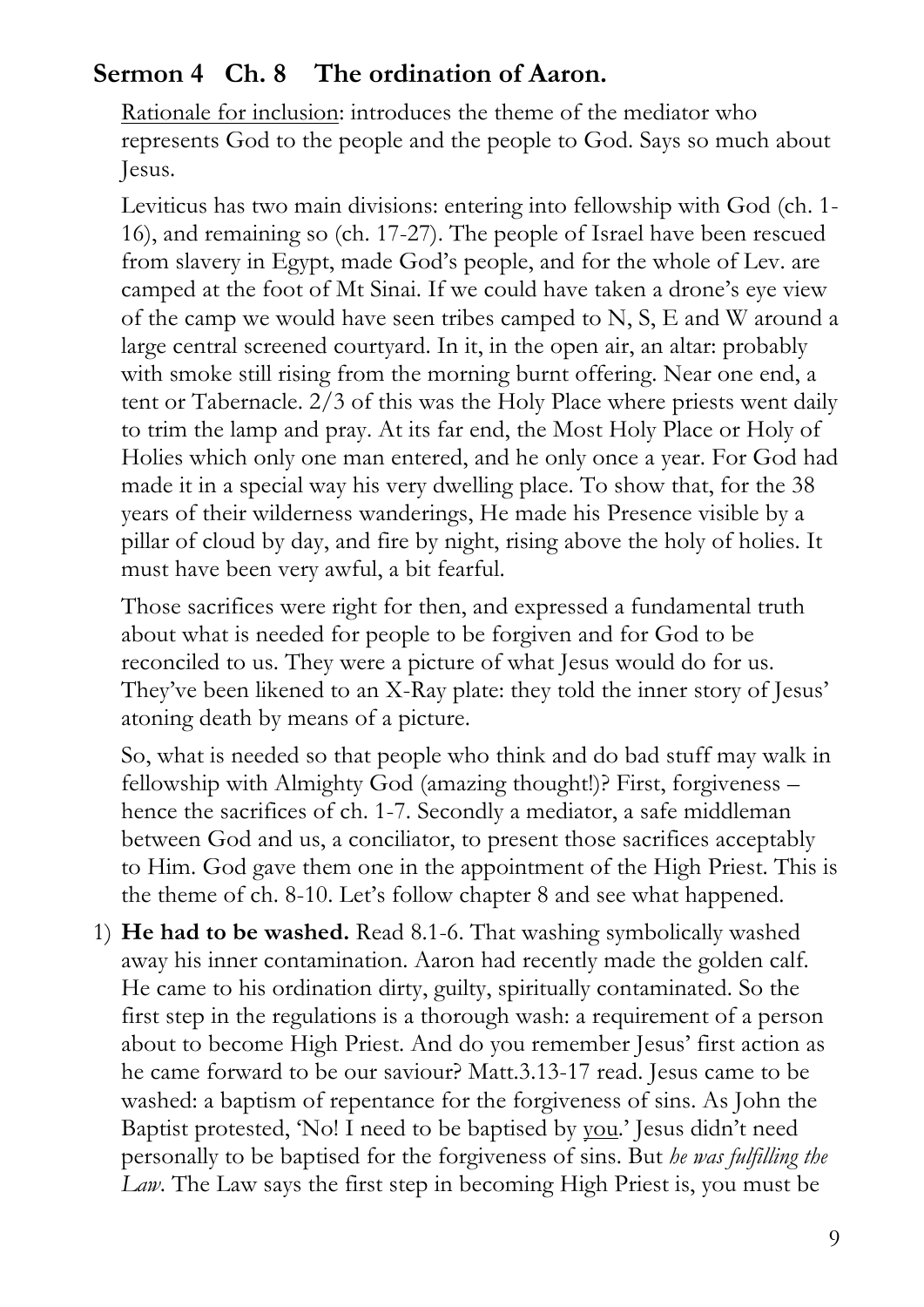washed. Jesus was so committed to being our HP, he kept every detail of the Law. There IS a negotiator between God and humanity, the man Christ Jesus!

- 2) **He had to be clothed**, endued with the tools or ministries of his work. Read 8.7-9.
	- a) The Ephod. If we look at Ex.28.9-12 (read): the Ephod had the names of all 12 tribes on its shoulder straps 'as a memorial before the Lord.' The HP shouldered the weight of their burdens and reminded God daily about them. And so we read in Heb.7.25 that Jesus fulfils this work of the HP: he ever lives to make intercession for us. As soon as we become believers, we are on Jesus' prayer list. Do you let Jesus carry the weight of your burdens? (Illustration: me dropping the car battery because I wanted to do it all myself, declined help). Let Jesus share that burden! Talk it through with him, hand it over, ask his help, say Yes Please.
	- b) The breastpiece. This is what Ex. tells us us: read Ex.28.17a, 29a. It tells of Jesus' ministry to us. Your name is written on Jesus' heart! Urim and Thummin enabled HP to guide. Jesus always 'bears the means of making decisions for his people over his heart before the Lord.' Do you avail yourself of this ministry of Jesus?
	- c) The gold head-plate. I find this so exciting, and comforting. Read Ex.28.36-38. The plate was on the HP's forehead 'and he will bear the guilt involved in whatever the Israelites give God: on his forehead continually so that they will be acceptable to the Lord.'

Perhaps this is especially comforting to those in full time Christian service, but we are all serving God in all we do. And here in the gold plate is a symbol of a ministry of Jesus: he takes on himself all the shortfall and sin in what we do for Him so that what reaches God is perfect. Be comforted! Our Lord Jesus takes away the unworthiness of what we offer God. God accepts it totally, he sees no shortfall, no sin. Wow.

The HP was (1) washed ... (2) endued with ministries to the people ...

**3). He had to be anointed.** Read 8.10-12, 30. He was anointed twice, to emphasise its importance. Aaron was called to this work, set aside for it, and was anointed with oil and (we may presume) by the Holy Spirit. And what happened when Jesus was baptised? – let's read again Matt.3.16,17. 'As soon as Jesus was baptised, he went up out of the water. *Heaven was opened* and he saw the Holy Spirit coming down like a dove on him. And a voice from heaven said 'this is my Son whom I love; I am pleased with him.' Father, Son and Holy Spirit united to save us. And Jesus told us what he was anointed for, in Luke 4 quoting Isaiah 61: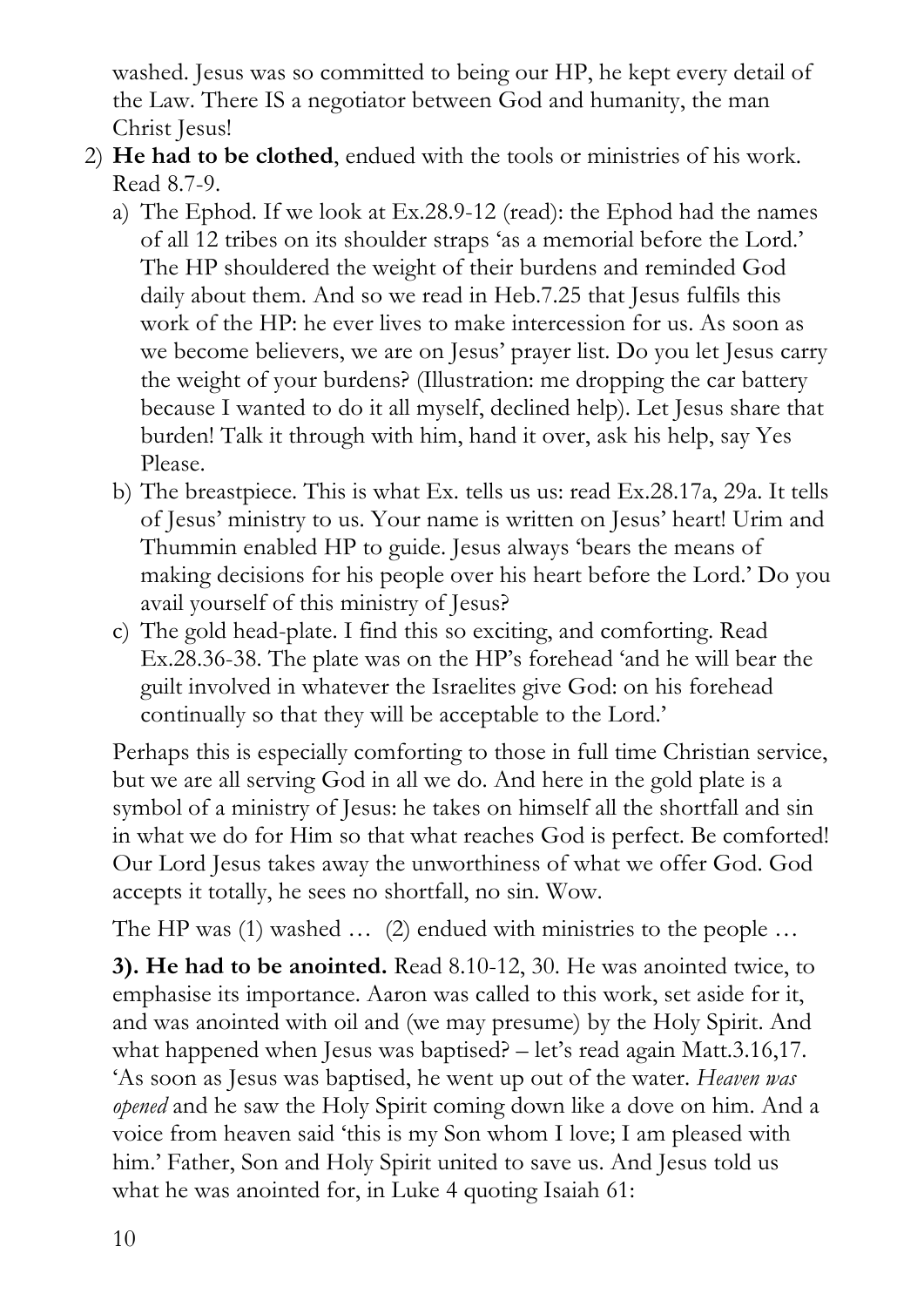- To bring good news to the needy
- To comfort and heal the broken hearted
- To set the inhibited and limited free

So we know this work of Jesus is full of Holy Spirit power. It is work we can trust.

**4). He had to sacrifice**. In Aaron's case, both for himself (8.14, 18 read) and then for the people (9.15, 16 read). First a sin or purification offering to cleanse away their moral guilt and spiritual contamination, then the whole burnt or ascension offering that combined general atonement and their consecration to God.

There were four elements to the sacrifices: God, the sinner, their sin and the sacrificial animal. The worshipper would lay their hand on the animal's head, a symbol of transferring their sin to it and of saying 'this animal is me: representing me before You.' It was kosher-killed and the HP sprinkled blood on the four horns of the altar, and splashed blood against its sides: proof that a death had been died for those sins.

- Why death: because 'without the shedding of blood there is no remission of sin'
- Why not? Because of God's arrangement with humankind: 'on the day you eat of it (forbidden fruit), death will enter.'
- So the way to deal with sin is by way of a death for it.

That is why Jesus stood in for us in dying: to atone for our sins. 'Christ loved us and gave his life for us as a sweet-smelling offering and sacrifice that pleases God' (Eph.5.2).

Therefore we can say to God, looking at the Cross, 'this lamb is me: let him represent me before You.'

**The awesome outcome:** as the HP blessed them the glory of God fell, the people fell on their faces and they shouted for joy (Ex.9.23, 24).

Now of course the earthly Tabernacle and the OT High Priest were but temporary provisions till Jesus came. Then 'when Christ came as High Priest, he went through the greater and more perfect Tabernacle that is not part of this creation. He did not enter by means of the blood of goats and calves. He entered THE Most Holy Place, God's very Presence, once for all, by his own blood: cleansing our consciences to serve the living God ... so that we may receive the promised, eternal inheritance' (Heb.9.1-15).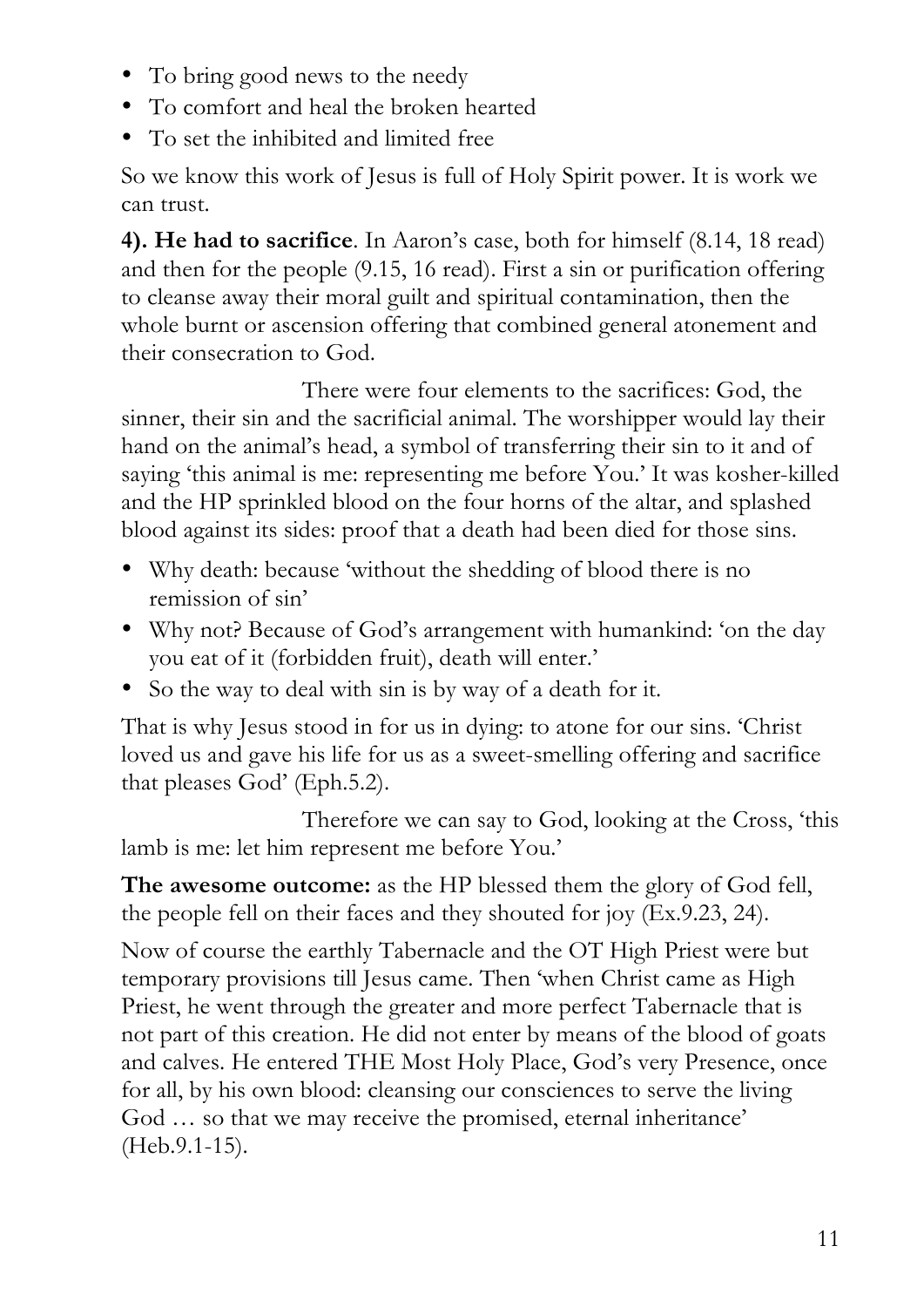**Application.** Beloved in the Lord, you have such a High Priest, a conciliator, a safe middleman, beside the Father. Let us then approach his throne with confidence, for mercy and grace to help us in times of need. Let's not just know this is available; let's do the approaching.

Looking back, we see in Lev. ch. 8 so much about Jesus the Mediator, our wonderful High Priest: baptised to represent us, endued to

- Carry our burdens
- Pray for us
- Bear our failures,

Anointed by the Holy Spirit to liberate us, and who gave his life for our full pardon. What a great Saviour.

**Note.** There is so much about Jesus in Lev. 8 it seems to me best to stand as a sermon on its own. But the priests were commissioned into service at the same time, and it is able to be also a sermon (a second one?) about our vocation as a royal priesthood:

- 7 x 'as the Lord commanded.' When we obey his word, we may expect to enjoy receiving his promises. John 14.23
- Washing: we need cleansing. Titus 3.4-6
- Clothing: we need equipping, v. 7-9.
- Anointing: we need empowering, v. 10-13.
- Dedicating: we need consecration, v. 14-30  $\rightarrow$  Peace offering of oil and blood. We are Spirit-filled, blood-bought on ear and hand and foot.
- Feasting in fellowship with God, v. 31
- Waiting: time with God to get it right, v. 32-36.

Special lesson:

The thoroughness of our salvation. The sacrifice, washing, clothing and anointing picture God's provision of acceptance, cleansing, justification, sanctification and commissioning into His service.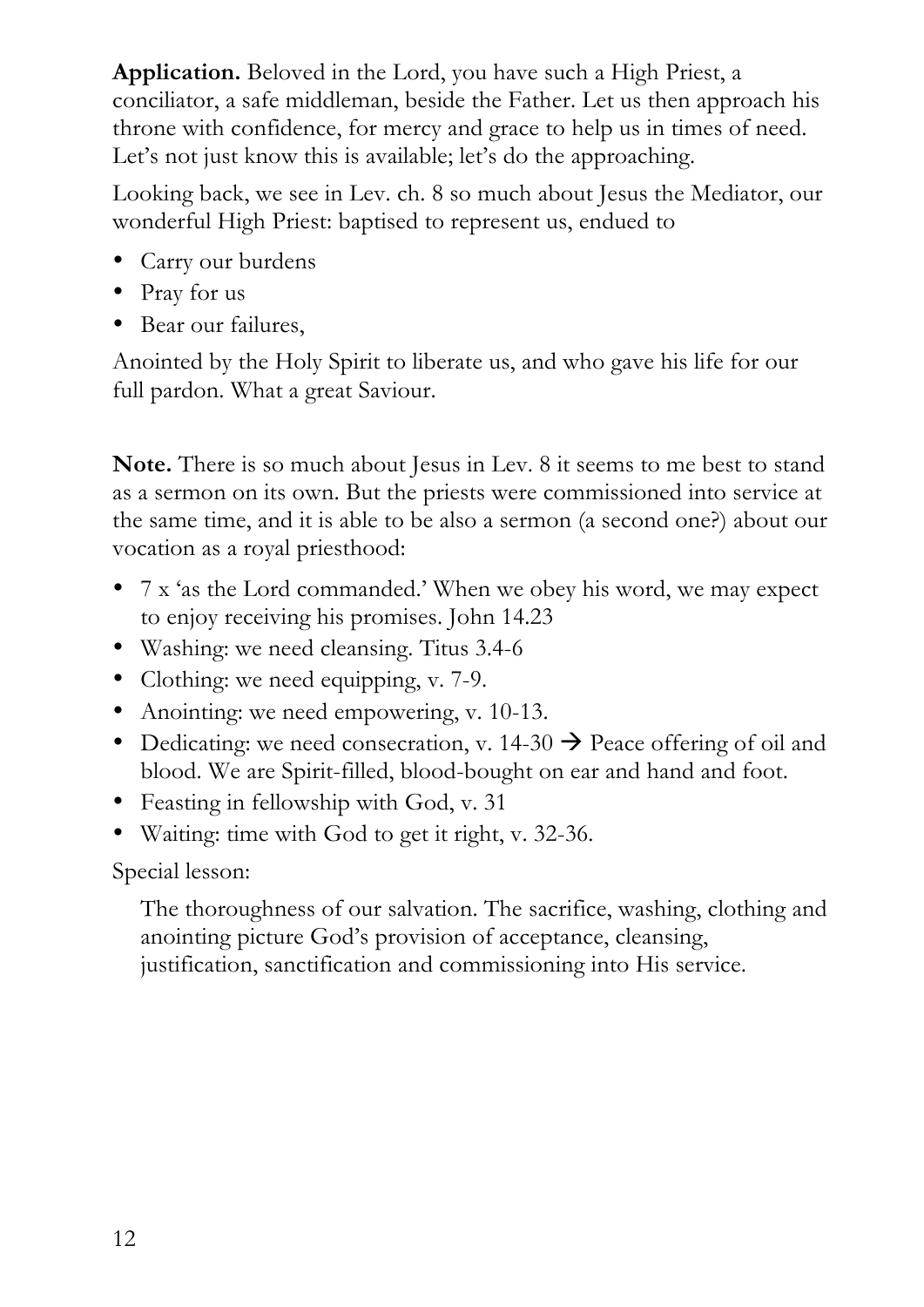#### **Sermon 5 Ch. 9. The priests begin their ministry; the glory of the Lord appears.**

Rationale for inclusion: what is my daydream, my secret fantasy? – for it is at the importance to a person of their expectations, that they are vulnerable. What do we really want to be the result of our Christian service?

**Intro.** The weightlessness of God in our day (D. Wells, 'God in the wasteland'). Isn't the glory of God as the result of our priestly service – kavod, his weight/worth/value – the great need of our time and the great desire of our hearts? And here God promises via ministry to show priest and people his glory (v. 4, 6): and does so (v. 23,24). Worth opening our hearts to.

The offerings involved.

- Sin offering, defilement removed. For Aaron a calf! Reversing the golden calf guilt: it's the only place a calf is specified.
- Burnt offering: sin, guilt and God's anger wiped out. Rom.3.25
- Cereal offering. We offer ourselves and our work to God. Rom.12.1f
- Peace (fellowship) offering. Fellowship meal // Lord's Supper. The distance of Ex.40.35 was being reduced.

Special lessons

- 1. Good news! Lord wants us to know him and his blessings, John 1.12- 14
- 2. Here's the Christian life! Celebrating God's cleansing, mercy, pardon and favour with great joy (Deut.12.7), feasting on cereal, oil, boiled beef and roast lamb together. John 6.35 & 51, 1 Cor. 1.30,  $\rightarrow$  Lev. 9.22-24 the glory of God appearing.

**Application.** Until Titus 2.13 comes true in the life to come, we sing Glory and bow to him as weighty.

ch. 10. Aaron's sons make strange fire and die. Contrast 9.6 with 10.1: they acted as they chose. Cp Ananias and Sapphira, Acts ch. 5. 'Cosy God' not true! In worship don't ask 'What do I want?' Ask 'Is God being glorified here? Luke 12.48, 1 Peter 4.17, James 3.1. Lord make us ever terrified to be hypocrites.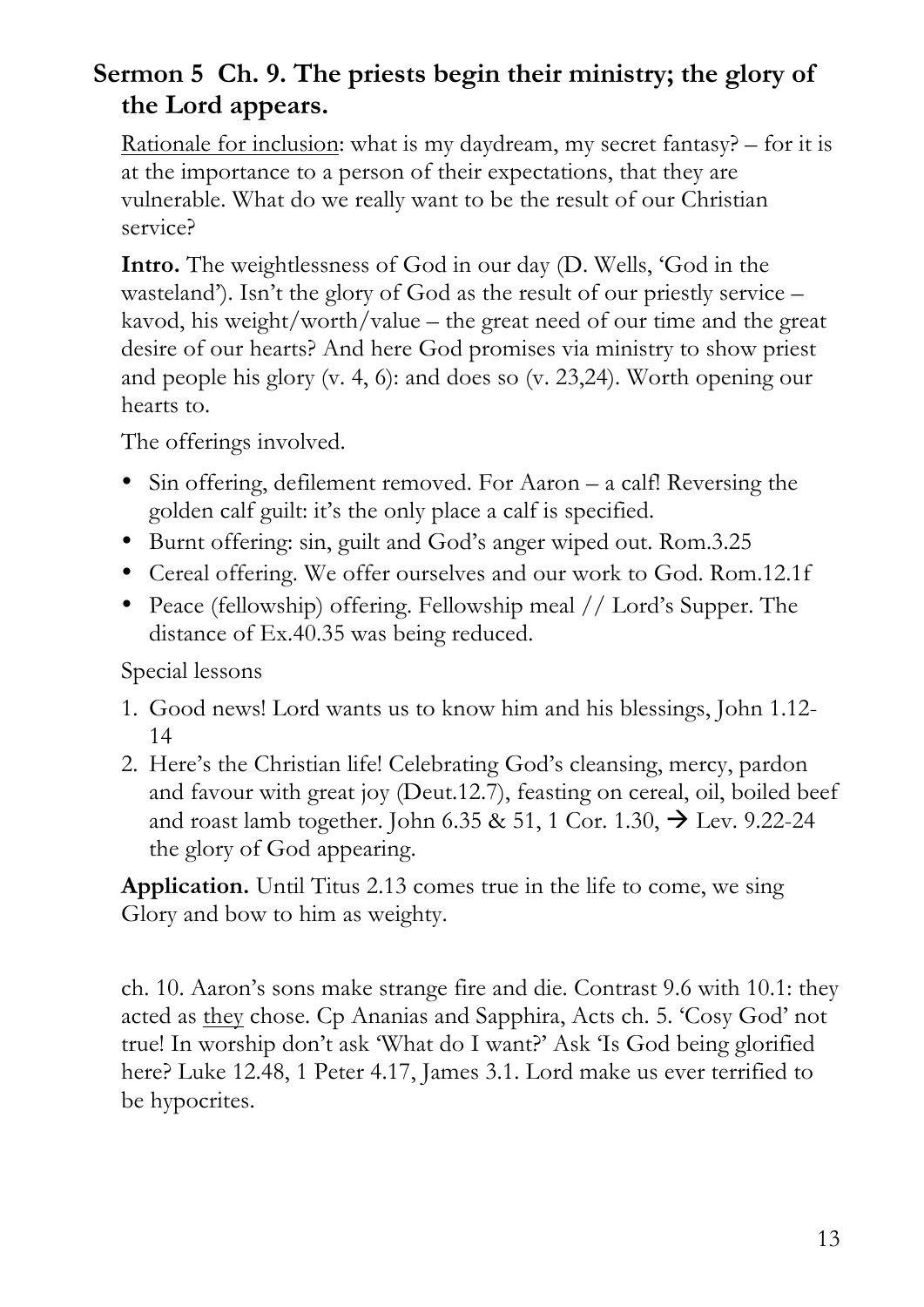#### **Sermon 6 Ch. 11 Clean and unclean foods.**

Rationale for inclusion: the importance of being separate from all that is unclean. Embracing the call to distinctiveness even when we do not always understand the Lord's reasons.

Note the 7-fold structure of formal homiletical exposition

Text: Lev. Ch. 11

Explanation: Context  $=$  steps to fellowship with God. Content  $=$  clean and unclean foods.

Relevance: God cares who may come into his presence, and the distinctiveness of his people is important to him, 11.44f.

Proposition: So let us see carefully what he said on that to them then, and open ourselves to what it says to us now.

Divisions: 1. On what basis did the Lord divide foods into clean and unclean?

2. Why?

3. So what, in our lives?

Development

1. *On what basis* did the Lord divide foods into clean and unclean? Structure of Lev. 11: there are two lots of 3 sections (Lev. Likes threes) *(I'd be sprinting through this, just give the feel):*

(a)Definitions of clean and unclean:

- 1-8 land creatures: 2&3 edible, 4-8 inedible: unclean
- 9-12 water creatures: 9 edible, 10-12 inedible: detestable
- 13-23 flying creatures: 13-19 inedible birds, 20-23 insects detestable and edible

(b)Pollution by animals and its treatment:

- 24-28 land creatures
- 29-45 swarming creatures
- $\bullet$  46, 47 summary.
- 2. *Why?* So they might become like God, 44f. As he distinguished between them and others, so they were to distinguish between some foods and others. Separate from all that He says defiles, for they are God's as others are not, and on the same basis. We can't explain it, we just believe him: it is just by his free choice and say-so, Deut.7.6-8.
- 3. *So what, for our lives?* The details of Lev. 11 were for them, then. All foods are clean, Mark 7.19. But there is a principle here. God cares who comes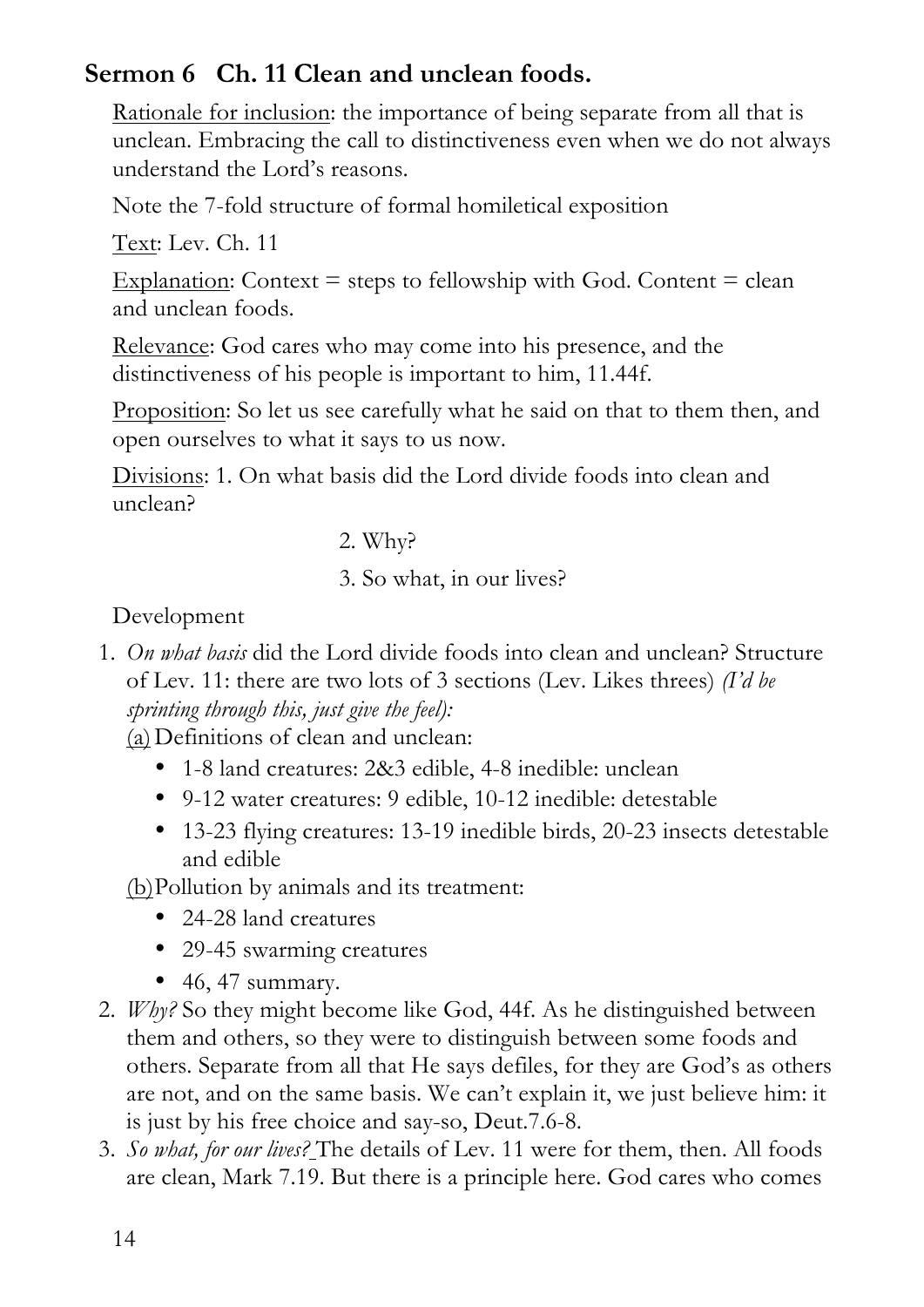into his presence. Moral and spiritual defilement are a barrier, Mark 7.20ff, 1 Cor.6.15-20.

So we are shown, here, 'spiritual truth from symbolic action' (√ *Tidball's discussion ad loc)*. The NT clean / unclean distinction is not nutritional (Mark 7.19), nor racial (Acts 10. 34, 35), but moral (Mark 7.20ff). The implications are all over the NT but for example:

- Gal.5: not 19ff but 22f
- Col.3: not 5ff but 12ff

We too obey just because the Lord says a thing rather than because we always understand his reasons.

**Application:** / illustration.

- Purity 'rests on faith in Christ's awesome grace, manifest in his blood shed on the cross' (Tidball p. 157). Apply and invite.
- But that doesn't let us off the hook. If our faith hasn't changed our behaviour, it hasn't altered our destiny. 'Do not offer the parts of your body to sin as instruments of wickedness. Offer yourselves to God and the parts of our body as instruments of righteousness' (Rom.6.13). Illustration: recent events in Lewis. Clean/unclean and God's reputation.

(ch. 12-15 bodily discharges and fungal infections. 12 and 15 go together (bodily discharges) and 13 and 14 (skin diseases and mildews). N.B. these are not sinful (see Booklet 1). But their  $NT/$ : As any uncleanness separated them from God, so does moral uncleanness persisted in, in our lives.

There is a city bright; closed are its walls to sin

Nought that defileth, nought that defileth

Can ever enter in - *Mary Deck* 

There is cleansing in Jesus; keep short accounts.)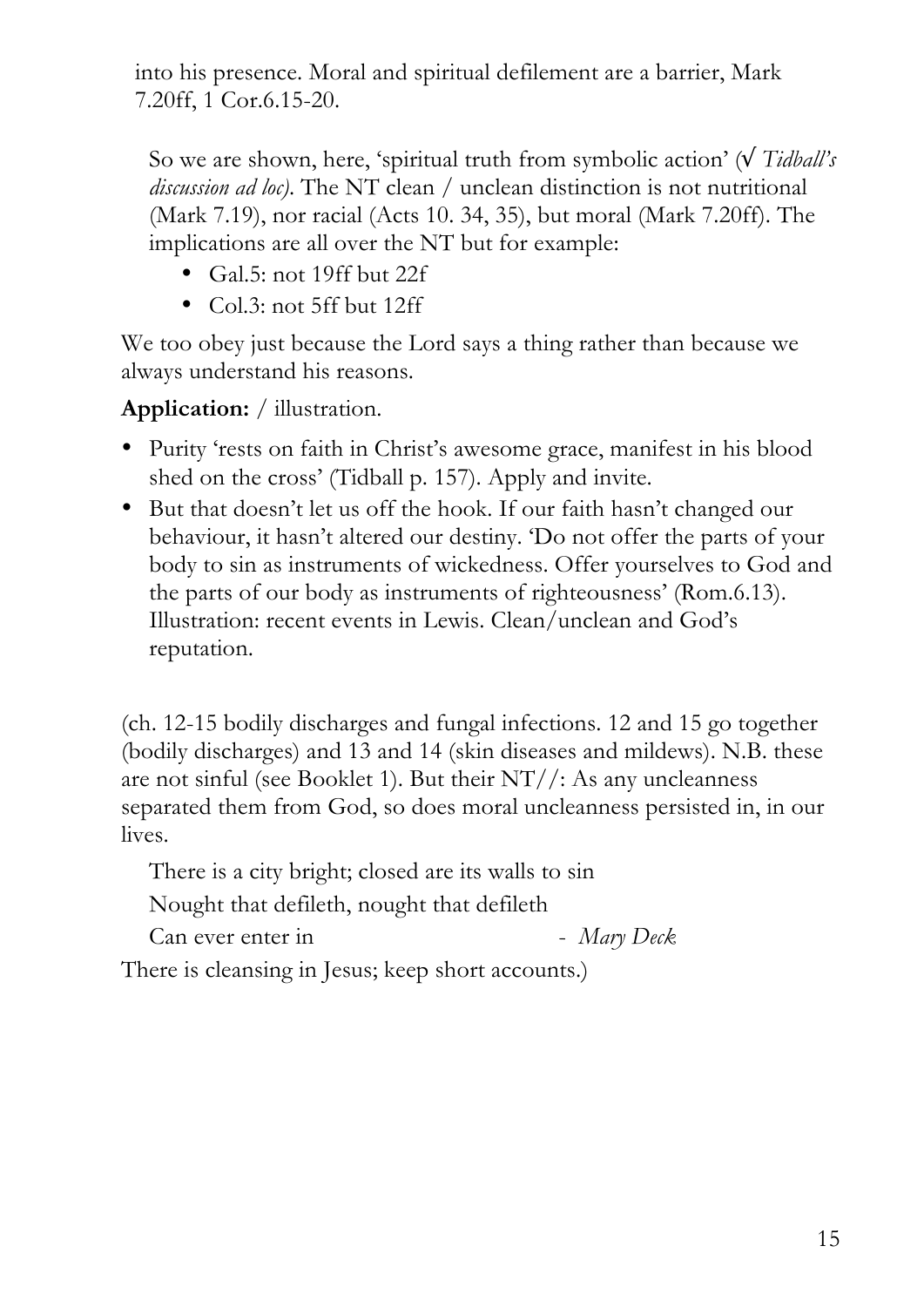#### **Sermon 7 Ch. 16 The Day of Atonement.**

Rationale for inclusion. Ch. 16, the way of full atonement covering even everything not resolved by the other sacrifices, is the heart of Leviticus and of the Gospel.

(Lord bless this people)

Real-life intro: fisherman who lied (Waller  $p.49$ ) = 'would you be free from your burden of sin?': everyone's problem.

- A problem OT-answered by Lev.16: //X-Ray, inside story, by means of a picture, of Jesus.

Context: Israel camped round the central Tabernacle. D of A picks up on all sins over the year. Involved 3 sacrifices: sin-offering (expiation), scapegoat (elimination), burnt-offering (propitiation & consecration all in one).

- The stages:
	- *3-10 preparation*: right animals, garments, wash.

*11-19 sin-offerings*: lay hand, kill, present blood: only this day on the atonement cover itself (hilasterion as in Rom.3.25!!), Tabernacle and altar, to cleanse them (yes): v. 16, 19. Jesus presented it in THE holy of holies, Heb.9.11-14

*20-22 scapegoat*: both hands to lay sins, out to desert, let it go. "I'm so happy, here's the reason why: Jesus took my burdens all away …" Also, the chief Person from whom to remove them: from God. Hallelujah. *24 burnt offering*: read 24 cp 1.3 accepted, 1.9 pleasing to God.

- Jesus' fulfilment: Mark 15.37-39 as He died that very curtain was torn down by God, from top to bottom. God is *here.* 'I see him lay his anger by and smile in Jesus' face' (Ruskin).

**Recap** Show relevance for that fisherman and for us. Two worshippers, which one was forgiven? It is enough that Jesus died, and that he died for me.' ("My faith has found a resting-place:" Eliza Hewitt)

ch. 17. The Lord would have us delight in Jesus' atoning death. We will in heaven: Rev.5.6-14.

- For them: 1-9 life precious, sacrifice only here. 10-16, don't eat blood
- For us: Acts 20.28 Jesus' blood is precious, Heb.9.22, 1 Peter 1.19, 1 John 1.7, Rev.1.5

'There is a fountain filled with blood drawn from Immanuel's veins:' William Cowper.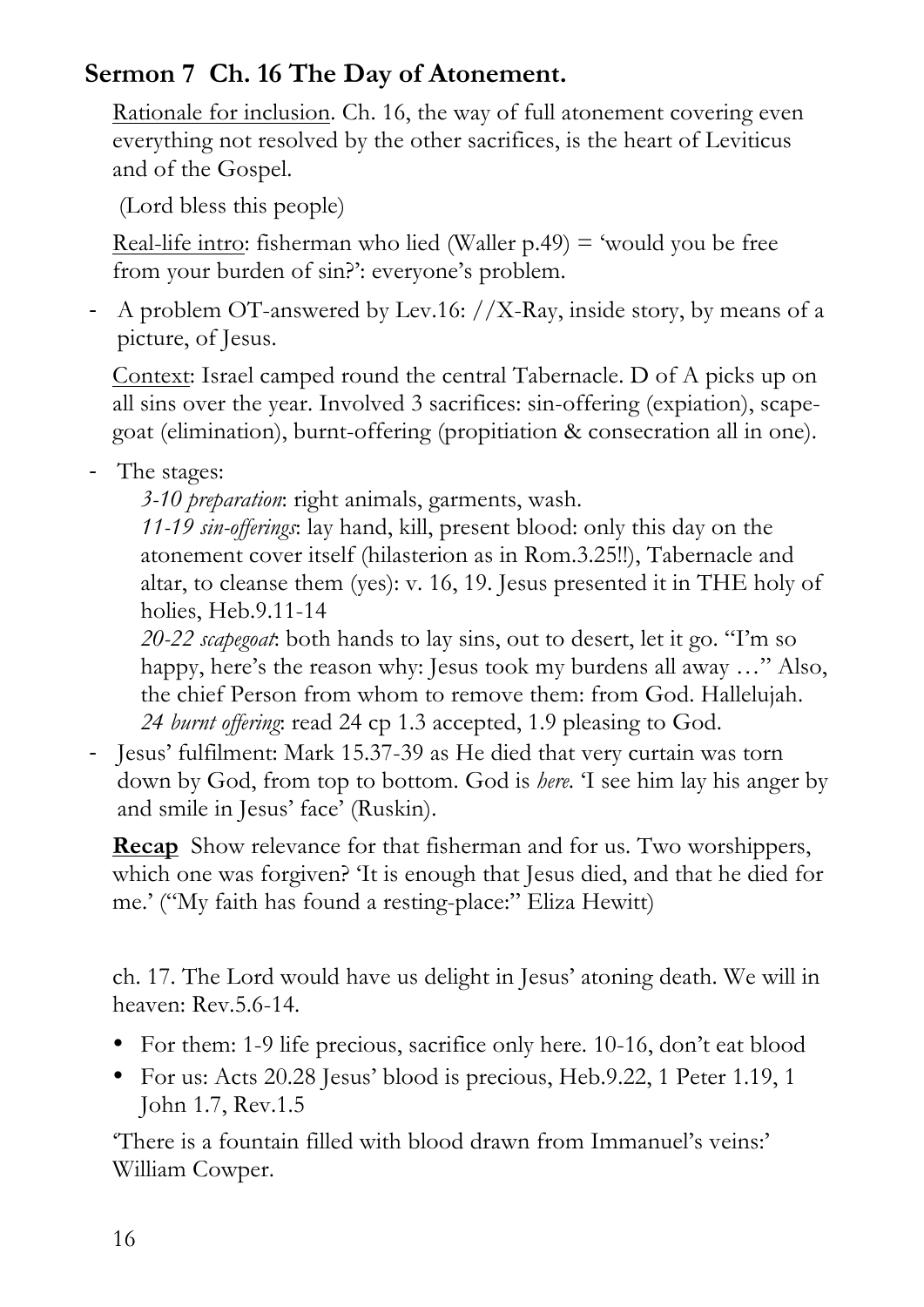## *Series 2*

#### **Sermon 8 Ch. 18 Family health: unlawful sexual relations and child sacrifice.**

Rationale for inclusion. Can love ever be sinful? A maelstrom of values is being propagated in politics, the media and education (For some examples see L. William Countryman 'Dirt Greed and Sex,' Fortress Press, rev. edn 2007). Hence the importance of including the kingdom's behaviours in respect of family and sexual integrity, among the topics included in a series on Leviticus. People need to know how to behave and why. And God's ways bring God's blessing, 18.5!

Best preacher's exploration of the law is perhaps Tidball. Sklar is also helpful. Sinclair Ferguson 'Devoted to God', BofT, has a chapter on it which I recommend highly, and an appendix on Christian's attitude to Sunday.

 $=$  part of ch. 18-20, God's will is our sanctification.

1-5 Intro: Key to 18-20 is 18.3-5: the practices of the surrounding nations offended God. His people are to be different, a visual aid of his character.

6-18 not, many close relatives: fits with what we now know from genetics.

19-23 other forbidden behaviours:

19 sex during wife's period: not a moral but a then-ceremonial bloodcleanness issue as in ch. 15

20 adultery: cp Rom.13.9 love your neighbour

21 Molech: idolatry. God's reputation.

22 homosexual practice: cp Rom.1.27, 1 Cor.6.9, 1 Tim 1.9f: because Gen.2.24 male with female to reflect image of God in marriage. And, for family health, sex there alone.

23 bestiality: crosses God-stated boundaries.

24-30 final warning: lest the land vomit you out. Thus the Babylonian exile. And the fall of the Roman empire? And soon of the hegemony and prosperity of the West?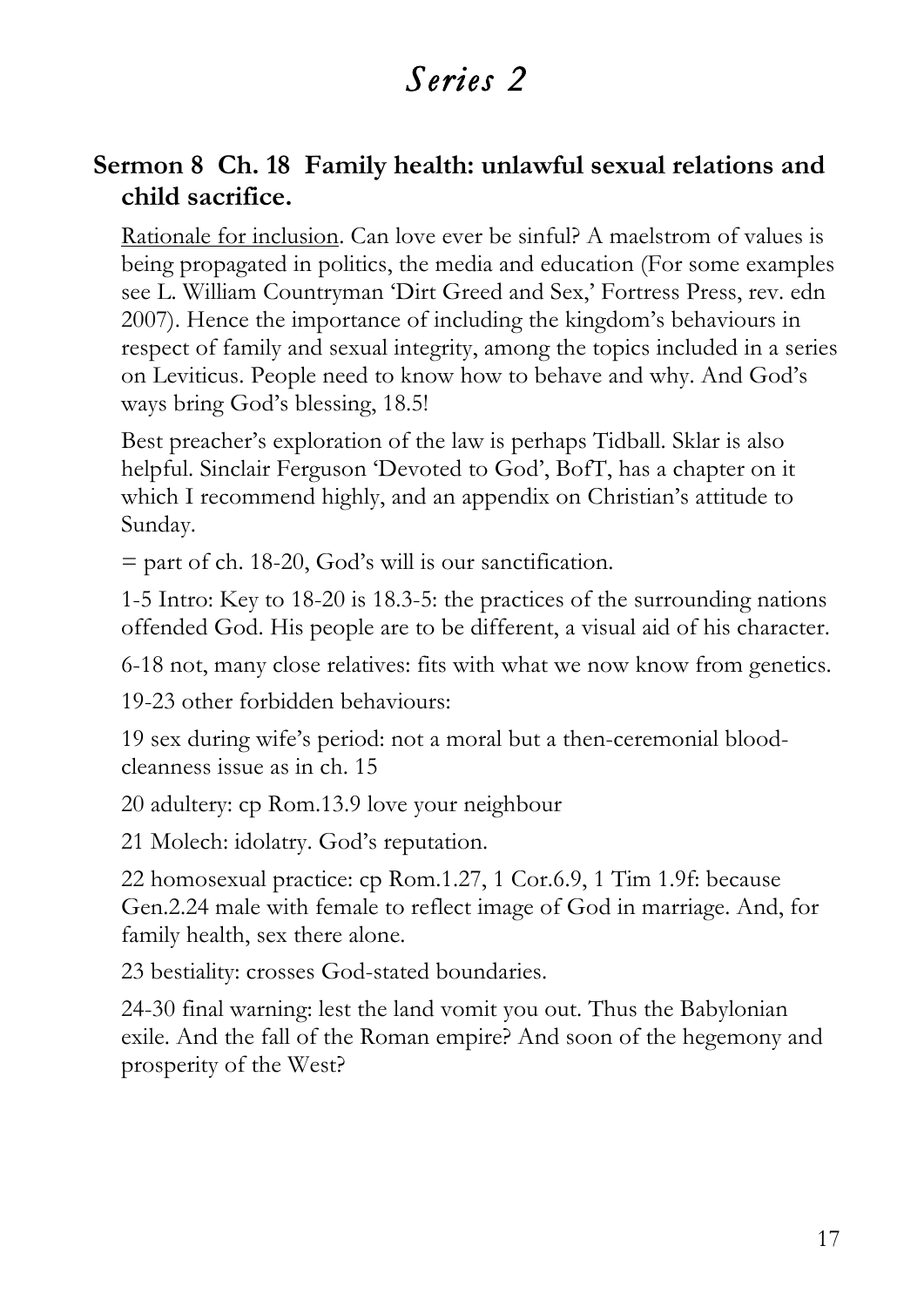#### **Sermon 9 Ch. 19 Society's welfare: laws built on 10 commandments**

Rationale for inclusion. See the variety: the whole of our lives under God's authority.

Key principle 19.2 be holy because he is.

Structure: the words 'I am the Lord (your God)' mark the end of each paragraph, giving 16 paragraphs in 3 sections of 4, 4 and 8 paras: religious duties (2b-10), neighbourliness (11-18), and miscellaneous duties (19-37). Notice the 10 commandments:

**1 & 2:**  $v \times 4$ **3**: v. 12 **4 & 5**: v. 3, 30 **6:** v. 16 **7**: v. 20-22 & 29 **8**: v. 11, 13 **9**: v. 15, 16 **10**: v. 17, 18.

Our offerings to God, attitude to parents, business dealings, washing up, friendships, TV watching …

3a because their parenthood reflects God's fatherhood

3b: Because he is special, so is his day.

4 He will accept no rivals in our affections (amazing!)

5-8 is our religion Biblical?

11, 12 business honesty

15, 16 justice in courts (Lord have mercy here in UK)

17, 18 A better way: love. Do people realise the Good Samaritan is based on Leviticus?

These are values to love.

ch. 20 punishments for crimes.

1-6, 20. Religious sins. Molech worship is high treason: YHWH is their King.

7, 8 The better way: consecration

9-21 sins against family life.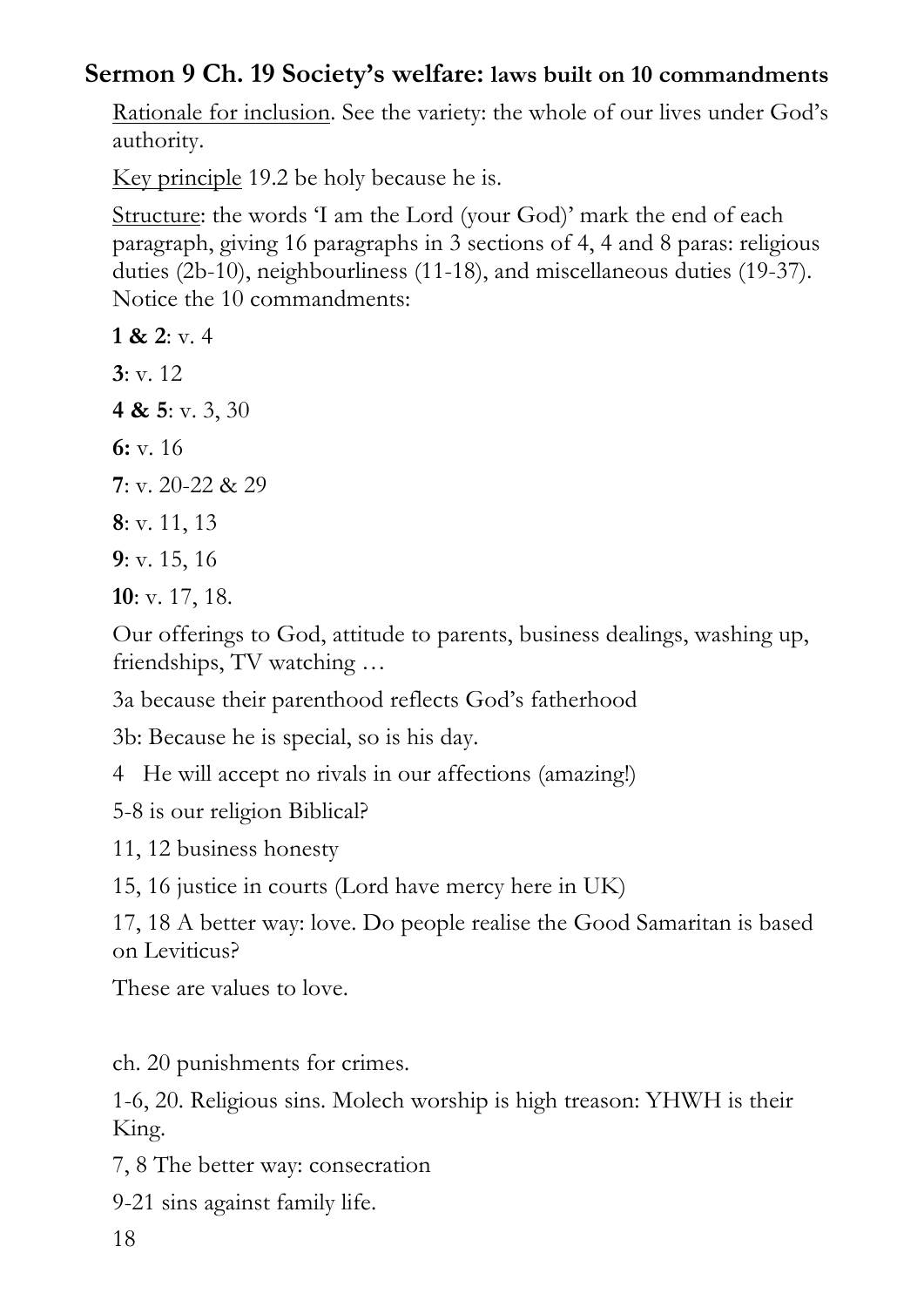A healthy corrective to the modern balance where a man got 11 years for fixing the LIBOR rate but you get 0-3 years for rape. The danger of evaluating crimes against property more severely than crimes against the person, the exact opposite of Scripture. For we are made in God's image.

ch. 21, 22 regulations for priests and sacrifices.

Ch. 21 priests to be holy because perform sacrifices. Jesus without blemish.

#### **Sermon 10 Ch. 22 Standards for the priesthood.**

Only eat sacrifice when undefiled; and sacrificial animals to be without blemish.

Rationale for inclusion: The leader's temptation to give second best is constant. But the life lived, and tone set, by us in leadership pervades the whole fellowship.

Tidball summarises:

| Service that was not admissible,                                     | $1 - 9$   |  |  |  |
|----------------------------------------------------------------------|-----------|--|--|--|
| Don't serve when unclean                                             |           |  |  |  |
| Negligence that was not permissible,                                 | $10 - 26$ |  |  |  |
| Beware of familiarity making us casual                               |           |  |  |  |
| Sacrifices that were not acceptable,                                 | $17 - 29$ |  |  |  |
| Offering God blemished, cheap sacrifice (cp Malachi)                 |           |  |  |  |
| Don't let our standards erode; don't take advantage of our position. |           |  |  |  |
| Only the best will do . Tidball 269                                  |           |  |  |  |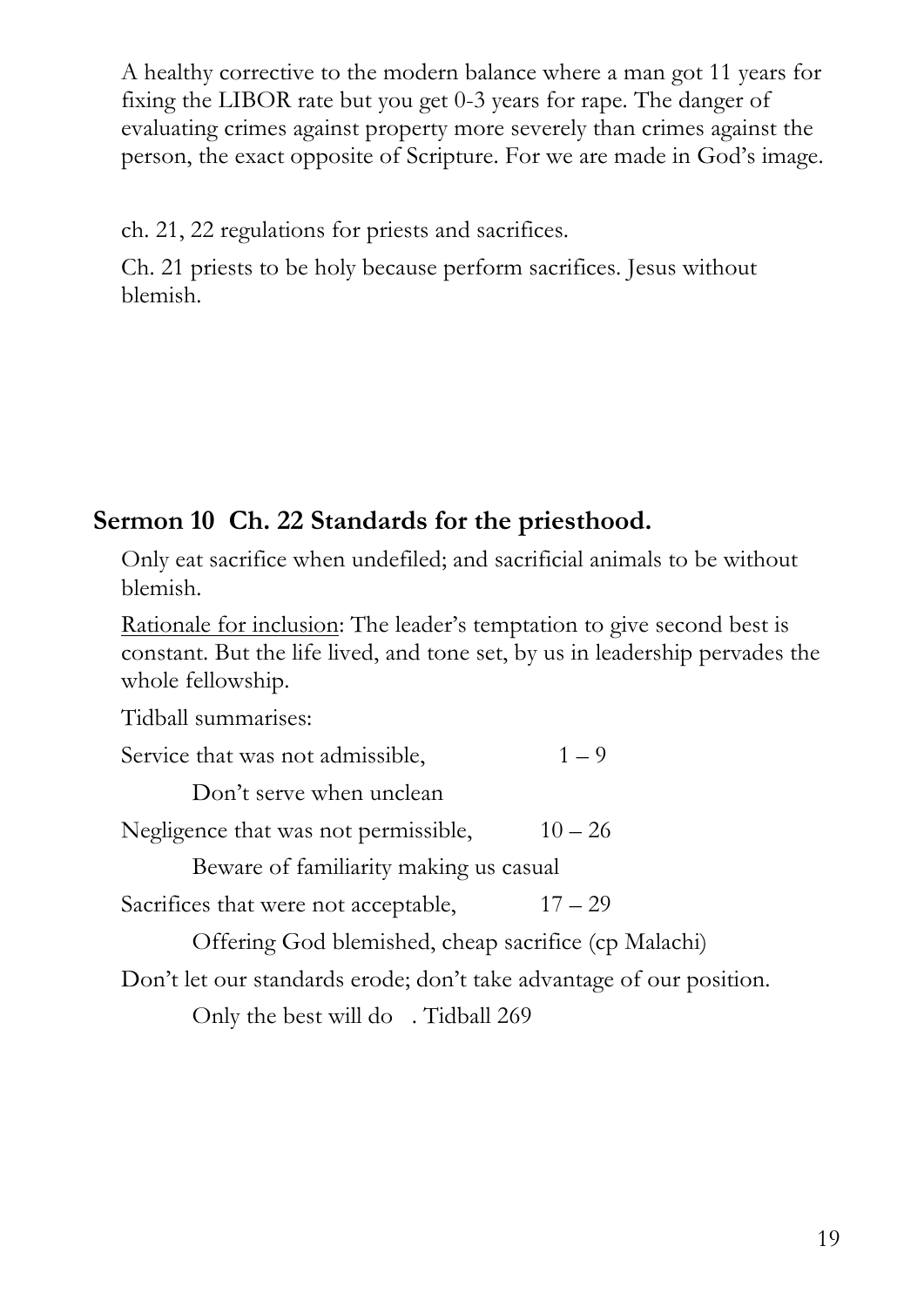#### **Sermon 11 Ch. 23 The rhythm of festivals through the year.**

Rationale for inclusion. Article 'Who killed the weekend?' Against the enslaved spirit of our age, the joys accruing from choosing to take time from all else to acknowledge God's mercies and spend time with him.

*Sabbath* and giving God his day. Eric Liddell (see illustration below).

*Passover* and celebrate Good Friday

*Unleavened bread* and rejoice in Easter

*Weeks* and fullness of salvation in the gift of the Holy Spirit as from 1<sup>st</sup> Christian Pentecost.

*Booths* (Tabernacles) and rejoice to be a pilgrim

Points for meditation

- 1. The festivals as types of Christ. Passover=redemption. Pentecost=ingathering …
- *2.* The festivals as symbolic for us. Remembrance of redemption. Joy in God. Worship. Consecration (first fruits, Jas.1.18).

*Overall:* Give time to celebrate the mercies of God. Rhythm of a year reflecting on God's different bounties.

**Application** (1) The Lord's supper. Do this to make you remember me (2) Heb.10.23-25 encourage one another, regularly

**Illustration.** Someone whose life showed a healthy relationship with the Sabbath was Eric Liddell. He gave up an Olympic medal opportunity because a qualifying heat for his distance was to be run on a Sunday. Yet shortly before he died of a brain tumour in a Japanese internment camp in WWII, the camp conditions were crowded, the children had nothing to do. Liddell organised soccer games for them – on Sundays. 'Turn your foot from doing your *own* pleasure on my holy day;' and 'it is lawful to do good on the Sabbath' (Isaiah 58.13; Matt.12.12).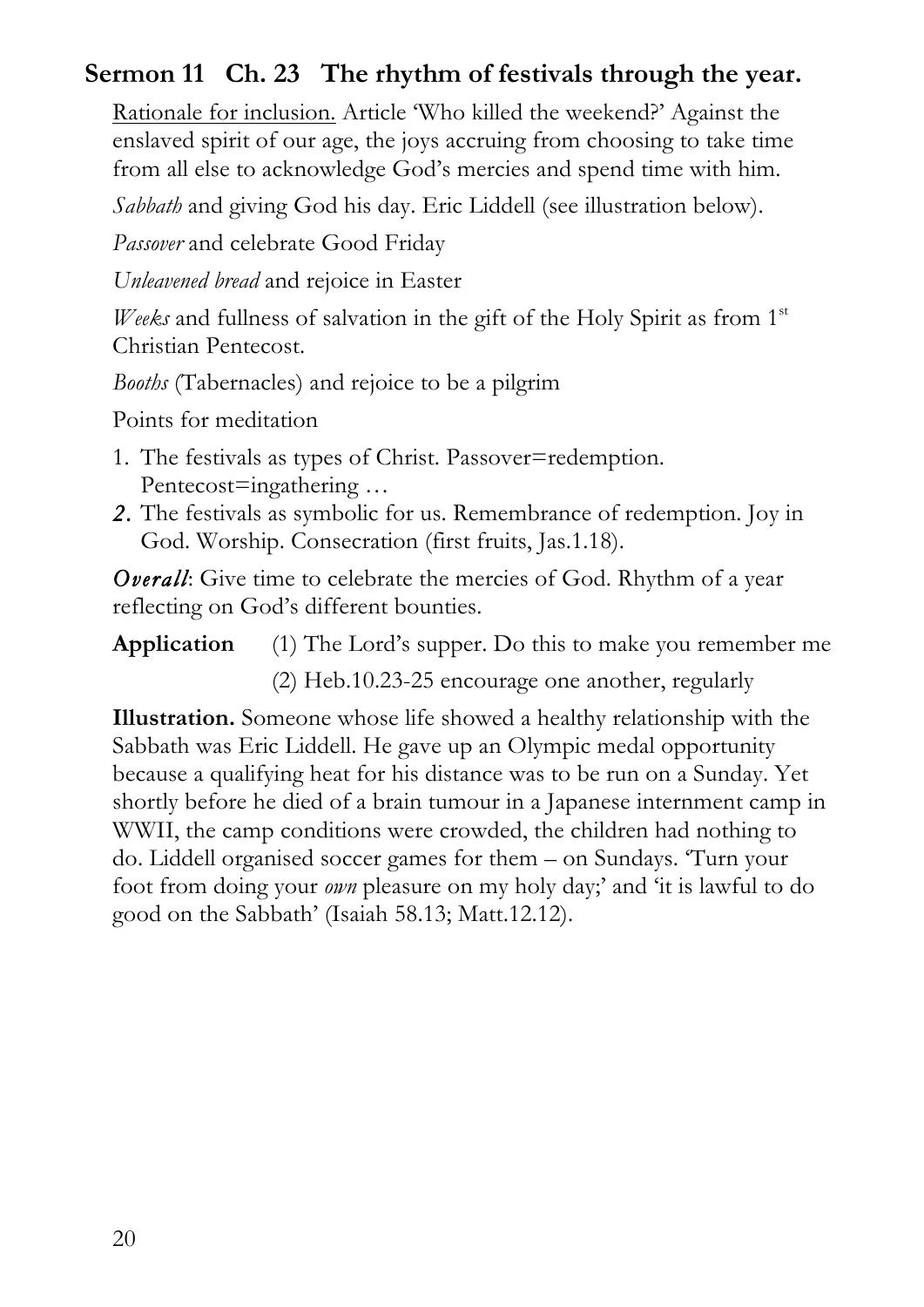#### **Sermon 12 Ch. 24 Oil and bread for the Lord**  $\leftarrow \rightarrow a$ **blasphemer is stoned**

Rationale for inclusion. The showbread is the only offering called 'a lasting covenant.' Our covenant with God is to be kept ever fresh, light always shining on it.

God the –

- 
- 
- Judge of his people, 10-23 } { 2 Cor.5.10, Acts 17.31}

• Light of his people, 1-4  $\{Isaiah 42.6 \}$  [ohn 8.12 • Sustenance of his people, 5-9 }in Christ {Deut.8.3, John 6.33-38

(see next page)

#### **Application**.

- 1. Safeguard the 'regular' spiritual disciplines, 1-9. Ever acknowledge the Lord's presence; ever entreat his favour. Prov. 3. 5 & 6.
- 2. Safeguard the Name, 10-23

#### **Sermon 13 Ch. 25 Sabbath year and Jubilee year.**

A very remarkable chapter. See suggestion for possible 4- or 5-sermon series on it, p. 3 above.

Rationale for inclusion. The value of seeing how scripture's world view affects everything. The ecology of a Sabbath for the land; economics and the importance of combining equity, opportunity and compassion, limiting the rich-poor gap while giving space for entrepreneurship; God the owner of all that we have, we are only its stewards; family as God's unit for society (so contemporary); the role of the go'el ('kinsman-redeemer') and Jesus' making capital out of it, proclaiming Jubilee as his mission statement and identifying himself as humankind's go'el.

**Intro.** Global warming, care of the earth, dignifying the poor, supporting families, giving the struggling a hand up, limiting the rich-poor gap: this chapter is dynamite. It also speaks of the saviour: Jesus brings Jubilee liberation to us, 'the freedom of the Christian' (Luther; Isaiah 61, Luke 4).

Outline of chapter

- v. 1-7 Every  $7<sup>th</sup>$  year give the land a rest. God commits himself to there being enough to eat.
- 8-22 Every  $7^{th}$   $7^{th}$  (49<sup>th</sup>) year, land and 'slaves' revert freely to their original family. Note that all follows from full atonement (v. 9)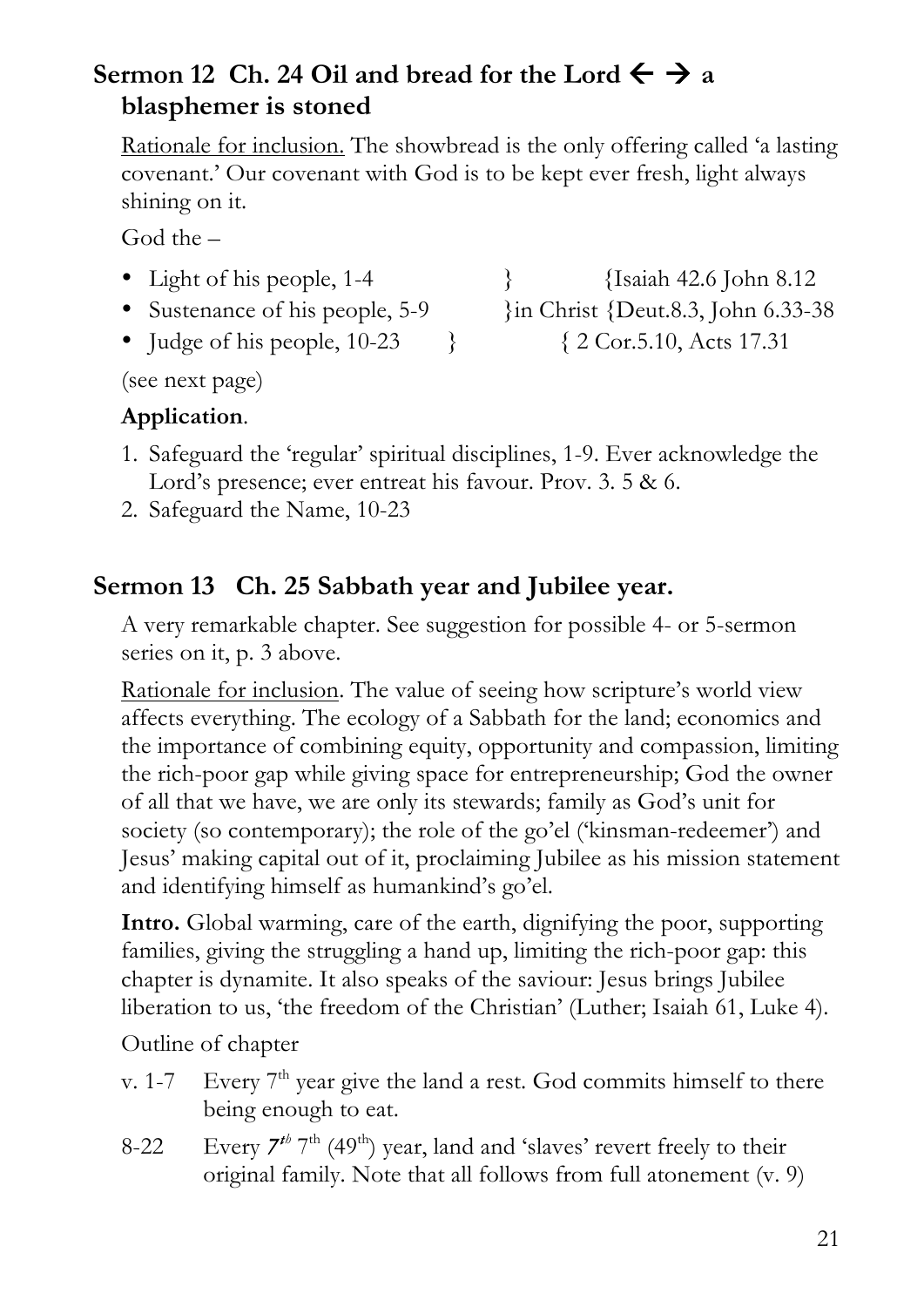23-38 That reversion is because God is the landowner.

- i) 23-34: ways to get it back before Jubilee (what family solidarity): (1)25-28 go'el buys your property till Jubilee (2)35-38 go'el hires you till Jubilee (3)39-46 go'el buys you till Jubilee (4)47-54 immigrant buys you till Jubilee
- ii) 54, 55 new start for all at Jubilee. 'Socialism says none shall own property; Leviticus says none shall lose property.' (R. North, *Sociology of the Biblical Jubilee*, Rome, Pontifical Bib. Inst 1954, p.175 quoted Tidball 296).

39-55 slavery. How it happened. Why reverse it: because God freed them from slavery in Egypt.

Points for meditation.

- 1. God's claims, His rights in the  $7<sup>th</sup>$  and  $49<sup>th</sup>$  years. We are not our own, 23.
- 2. God's bounty. What provision, what a generous spirit.
- 3. God's example. We too should be ready to distribute. Christian liberality. Contrast with contemporary thinking. 'Covetousness we call ambition. Hoarding we call prudence. Greed we call industry' (R.Foster, Celebration of Discipline, 70 & 71 quoted Tidball 294)
- 4. God's Son, our go'el

#### **Application**

- **1.** Jesus our *go'el* frees us from many slaveries. Isaiah 61.1-3, Luke 4.18ff.
- **2.** Principles from Lev. 25. The coherence of society through limiting the rich-poor gap. The family as the basis of a healthy state. Property rights as part of our worship. A slave's dignity: his labour and free status are precious.
- **3.** Our worship and its acceptability and power are hugely determined by our lifestyle. Is. 58.6, Hos. 6.6. 'The fasting I have chosen: to loose the chains of injustice and break every yoke.'

Jubilee is 'probably the most radical social and economic idea in all the Bible' (Hartley, Word Commentary, p. 265 quoted Tidball 299). 'Its effect was to .. rule out economic exploitation. It enshrined in law the cessation of land abuse, the cancellation of debts, the restitution of land to its original owners, the repair of the family and the termination of slavery' (Tidball 299). *(read Tidball 304.1-7)*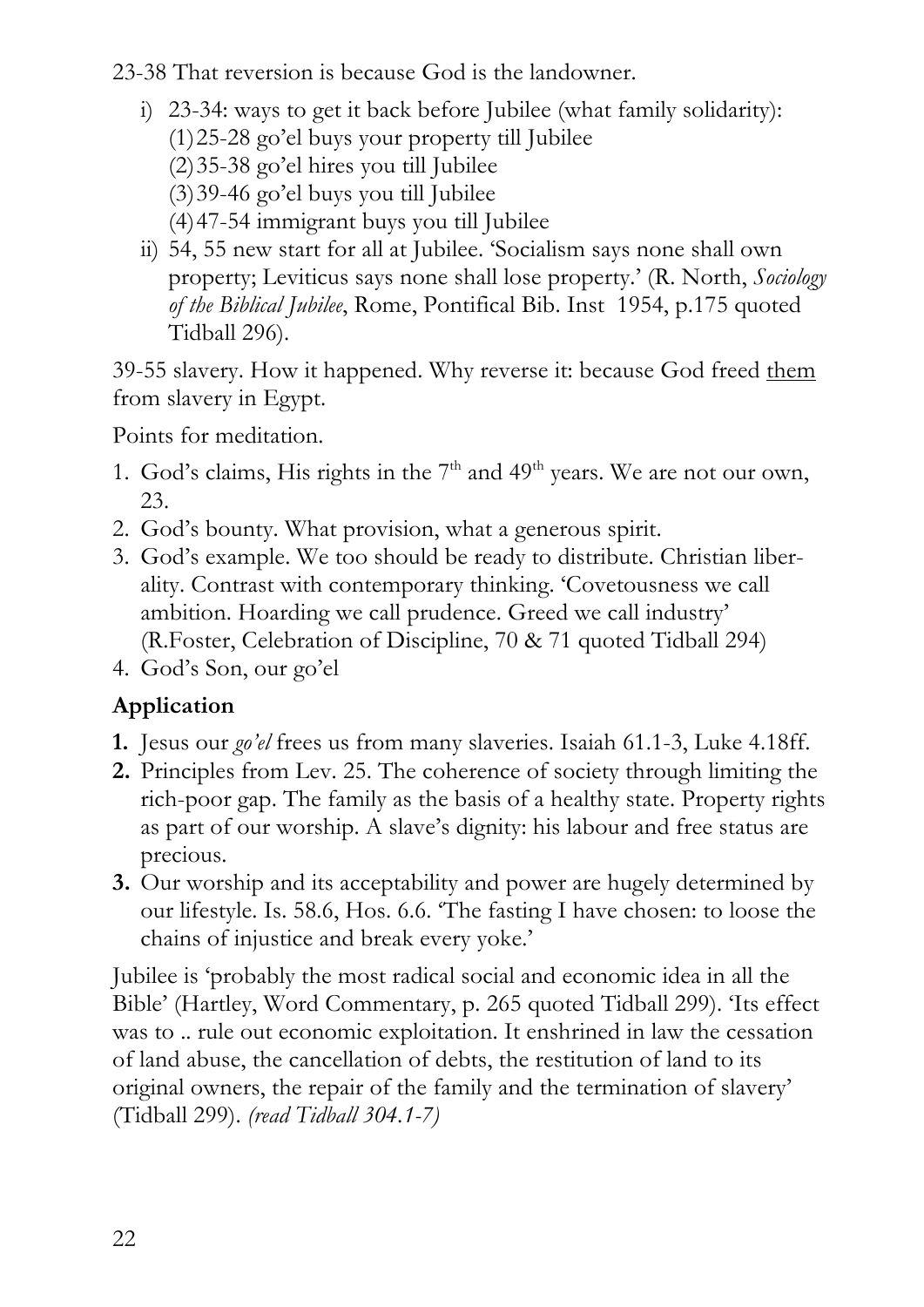#### **Sermon 14 Ch. 26 The covenant: obeyed**  $\rightarrow$  **blessing,** disobeyed  $\rightarrow$  curse

Rationale for inclusion. How valuable for people to see that, like the electricity supply into our homes, being in covenant with God is an overwhelming power source. Well used its value is incalculable; abused, dangerous.

v. 1,2 The heart of the Law: God comes first. No idols. Sabbath. God's house.

v. 3-13 The blessings: agriculture, peace, God's presence

v. 14-39 The curse: disease, famine, defeat: God's discipline

v. 40-46 The possibility of restoration. Discipline, humility, confession reopen the Covenant.

A parallel for us: Rev. 2 & 3. The covenant: obeyed  $\rightarrow$  blessing, disobeyed  $\rightarrow$  curse, both here and hereafter. Even amidst suffering, loving him is the right thing and good for us. And there as here – the invitation to restoration when we have fallen from our first love.

ch. 27 redeeming what is the Lord's

v. 1-13 Three type of vow then

14-24 Two types of dedication to the Lord

// for us. Dedicating ourselves to him, so let's live for him. Col.3.16f, 23f,

1 Cor.10.31.

**Review Sermon overleaf.**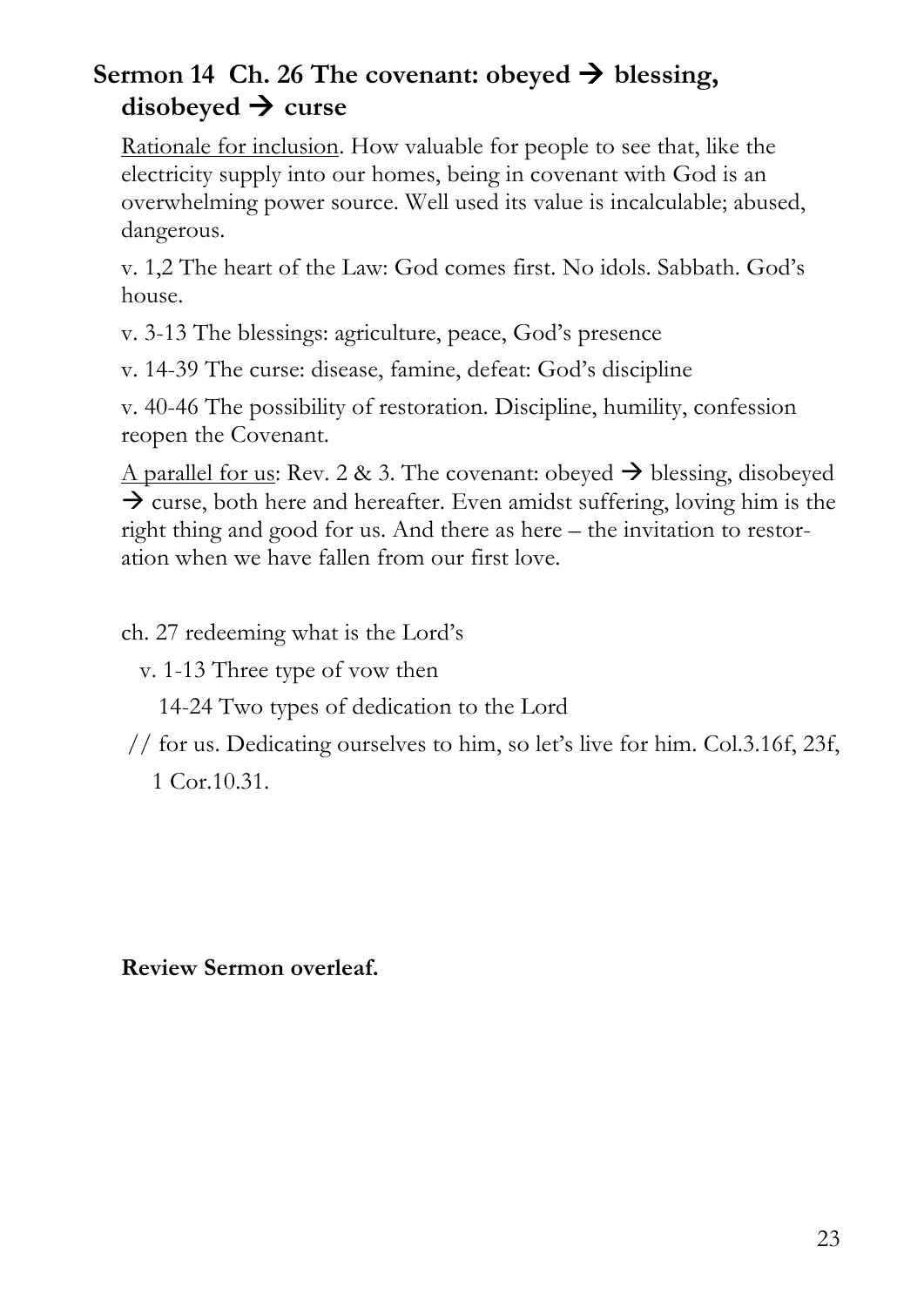#### **15 Sermon of review and recapitulation:**

Overview of the offerings and their implications.

Rationale for inclusion. Value in standing back and seeing the overview now we've seen the detail. What blessings God has for us in Leviticus.

(show one of The Bible project videos and open for discussion of chief benefits of the series?)

**Intro** Leviticus is just brilliant. Wondrous sight of our Saviour. Underlines God's holiness and how to both come to fellowship with him and maintain it. The sacrifices: gives insight into the many-sided entail of sin and the many-sided achievement of Christ's death for us.

| Ch.             | Offering                           | What it achieves                                                                                                                                  | NT / /                                                           |
|-----------------|------------------------------------|---------------------------------------------------------------------------------------------------------------------------------------------------|------------------------------------------------------------------|
| 1.4ff           | <b>Burnt</b><br>daily              | Appeases God's anger<br>Expresses our surrender<br>2 Sam 24.25, 1 Chron. 21.26<br>Gen. 8.21, Lev.14.20, 16.24                                     | 1 Peter 1.18f<br>Heb.7.27<br>Rom.3.25                            |
| $\overline{2}$  | daily                              | <b>Cereal/grain</b> Pay tribute to your Lord                                                                                                      | Rom.12                                                           |
| 3               | voluntary<br>when want to          | <b>peace/f'ship</b> Celebrate peace with God and<br>forgiveness with a fellowship meal.<br>It's a pledge and example of being<br>at one with God. | Lord's Supper<br>Church feasts                                   |
| $4.1 -$<br>5.13 | when known<br>sin.                 | Sin/purific'n Take away pollution lest remain<br>defiled and insecure (18.24-30)                                                                  | 1 John 1.7<br>1 Peter 1.2                                        |
| $5.14-$<br>6.7  | for particular<br>sins             | <b>Guilt/repar'n</b> Satisfaction and compensation<br>if deprive God of his due or<br>defraud neighbour.                                          | Is $53.4 - 6,10$ with<br>1 Peter 2.24f<br>'forgive us our debts' |
| 16              | Day of<br>Atonement<br>Once yearly | sin-offering; scapegoat takes John 19.30 'finished'<br>it all away; guilt-offering.<br>Dt.16.30 you will be clean<br>from all your sins           | finished work of Christ<br>Mark 15.38;<br>Rom.8.1-39             |

See the perfect balance. Free grace but not cheap grace. Always involves the commitment of both parties. In Christ, God has opened the way to cleansing (ch.1-16) and a walk with him (ch.18-27). Apply.